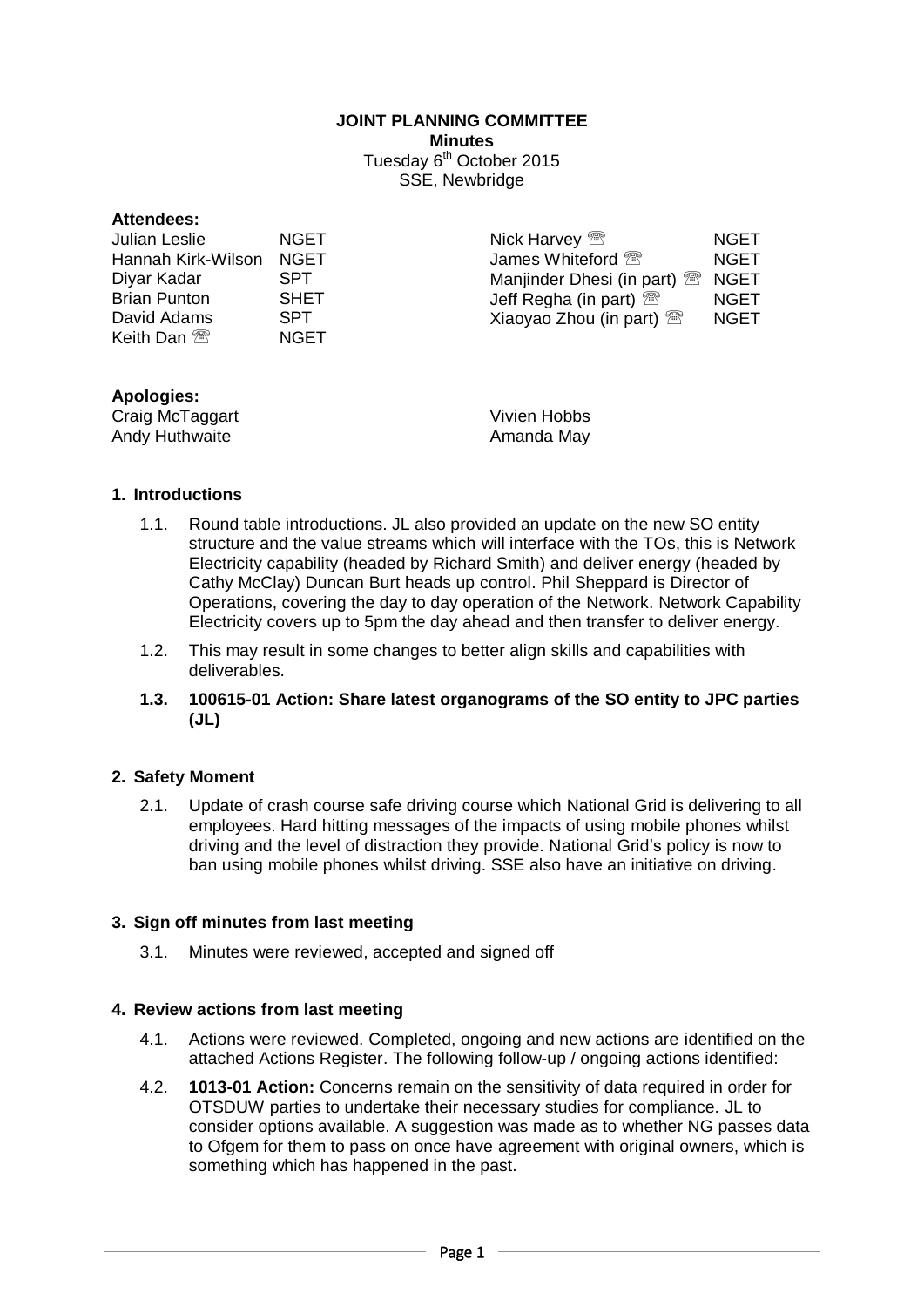- 4.3. **0429-14 Action:** To be picked up at the next JPC IP meeting and then reported back at the next JPC in January.
- 4.4. **1125-04 Action:** Struggling to find a copy of the Boundary of Influence paper, KD to chase Stewart Whyte for the paper to circulate.
- 4.5. **0127-04 Action:** Rolled over no update on NG PLD exchange Interconnector NorthConnect/Blythe CION process.
- 4.6. **0127-06 Action:** NG PLD exchange process flow chart shared at the meeting. Comments requested from all parties by Friday 6<sup>th</sup> November 2015.
- 4.7. **042915-01 Action:** BP updated that Ofgem are in a minded to position that for any interconnector applying for a Cap and Floor a CION would be required. Therefore for North Connect it would be beneficial to start developing a CION. HKW to speak to CAMs to get CION for North Connect started.
- 4.8. **0429-02 Action:** Revised ToR written for JPC-OC group and circulated for comment. Will be raised at next JPC-IP meeting at the end of October.
- 4.9. **042915-04 Action:** Regarding wk24 DRC data XZ to look to send an update of record of changes to data. To follow up with XZ.
- 4.10. **042915-08 Action:** We are getting Office 365 rolled out across NG next year. This will provide the ability to share files on SharePoint with external parties. This will be hosted on NG servers and is the preferred solution. NGET is waiting on confirmation from SPT that this works for them. Action for all on agreement on SharePoint as appropriate method for file sharing by  $9<sup>th</sup>$  Oct.
- 4.11. **042915-10 Action:** Expect to get something moving and circulated by March 2016. GSR016 is small embedded generation. This is now closed.
- 4.12. **042915-11 Action:** BP trying to get hold of Graham Stein. Want to know how NG would respond without getting into a working group. Scaling factors not necessarily a problem in other TO locations. For SHE Transmission scaling factors are an issue as not getting the results from CBA to invest when it is required. Therefore a review of scaling factors might be required, although this is a lot of work. Mismatch between deterministic and CBA approach with the change in generation background. BP to contact Graham Stein and update next JPC as to way forward.
- 4.13. **042915-12 Action:** Interconnectors are being reviewed by an SQSS group, looking to be taken forward in the panel. This amalgamates some of work done by SW with future work on interconnectors. Gone to SQSS panel for review. Interconnectors included in studies and currently around 5 year horizon a deficiency is shown in generation if the market arrangements we currently have are not taken into account. The methodology for security criteria shows that there is an issue with security, although this is not necessarily the case. The role of I/C in security of supply needs to be defined. Where the assessment of boundaries for economy and security criteria show flows in different directions, further assessment is done on the security criteria. The NOA and SOF need to reflect concerns on security issues. This can be addressed through two possible SQSS mods – one in general and one specifically related to security. JL to speak to Graham Stein on update with GSR012 and expected timescales.
- 4.14. **042915-13 Action:** This concerned additional information provided to generators to help them with the offer application and in developing a commercial business case. NGET has produced a range of additional information which could be provided and this is with Ivo and Mike Oxenham to discuss as an approach with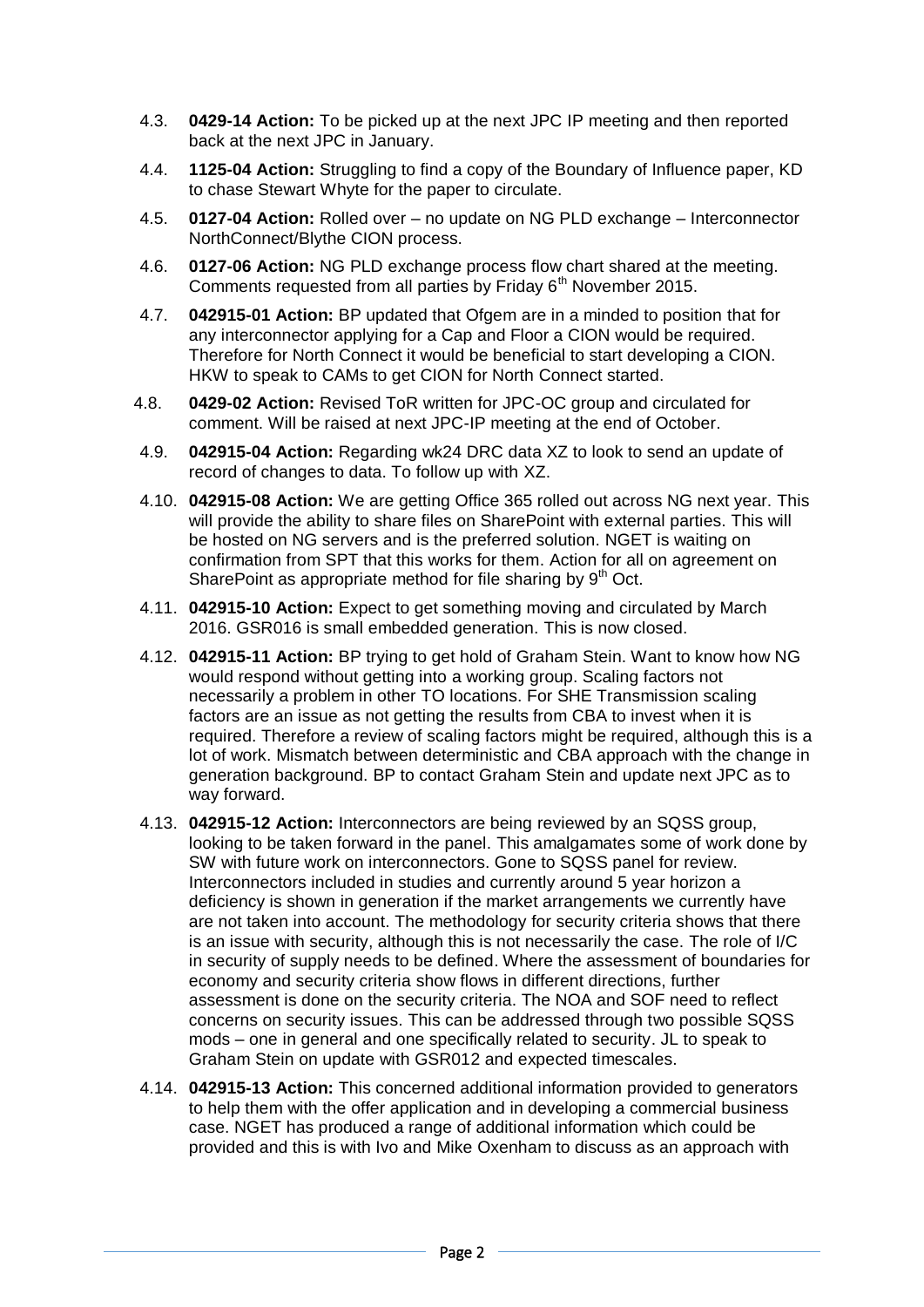the TOs ahead of going to Ofgem. Thinking about putting out an SO position statement of what to expect. HKW to follow up with Ivo for progress on this.

- 4.15. A further new action was also identified at this time:
- 4.16. **100615-02 Action:** Brian to provide an update at the next JPC on their interpretations of SQSS Chapter 2 and how it impacts investments.

#### **5. Report back from subgroups**

#### **5.1. Project co-ordination – HKW**

5.1.1.HKW reported that there were no issues with meetings occurring on a regular basis and are proceeding successfully.

#### **5.2. Operational Assessment – JW**

- 5.2.1. Last meeting  $4<sup>th</sup>$  September.
- 5.2.2.During the meeting had a good discussion on the PLD process. We have now had a large number come through. The importance of getting the right information was discussed as this enables us to be able to model the scheme and assess requested outages.
- 5.2.3.There is disparity on information which is on the PLD and on the stage by stage. The PLD describes the completed project and not the intermediate stages which are required for each winter for modelling purposes. This is required particularly for large schemes in order to facilitate outages. There is also discrepancy between the final diagram in the stage by stage and the PLD.
- 5.2.4.**100615-03 Action:** BP requested details of actual projects where this was the case.
- 5.2.5.It was mentioned that this information is included in the SCA (System Construction Authorisation) documents; however it is difficult to extract the relevant information from these documents. Discussed how to make simpler but as yet no conclusion to these discussions.

### **5.3. Offshore co-ordination – HKW**

- 5.3.1.The minutes form the last meeting are included. The group took an action to provide a note on commercial framework challenges. IOTP report covers some of this so need to ensure that there is no duplication.
- 5.3.2.HKW also provided an update on the CION process review, which will be going through Performance Excellence form mid-November. We will also be updating the CION guidance note at the end of October to meet licence conditions from ITPR.
- 5.3.3.**100615-04 Action:** JL to speak with Ofgem to see if can share IOTP report.

## **5.4. ETYS**

5.4.1.There is an issue between NGET and SPT on the treatment of the Western link HVDC project, where different interpretations on the treatment of a trip event can have a significant impact on the capability of the B6 boundary. The application of Chapter 4 – Planning Standard (n-1-1) and Chapter 5 – Operational Standard (n-d) give different capabilities. The SWW licence obligations are to provide 6.6 GW of capability on the B6 boundary. We need to agree on the treatment of HVDC links so we can be consistent in our messaging. It needs to be determined whether HVDC is a single circuit or whether it can be treated as a double circuit fault. What is probability of failure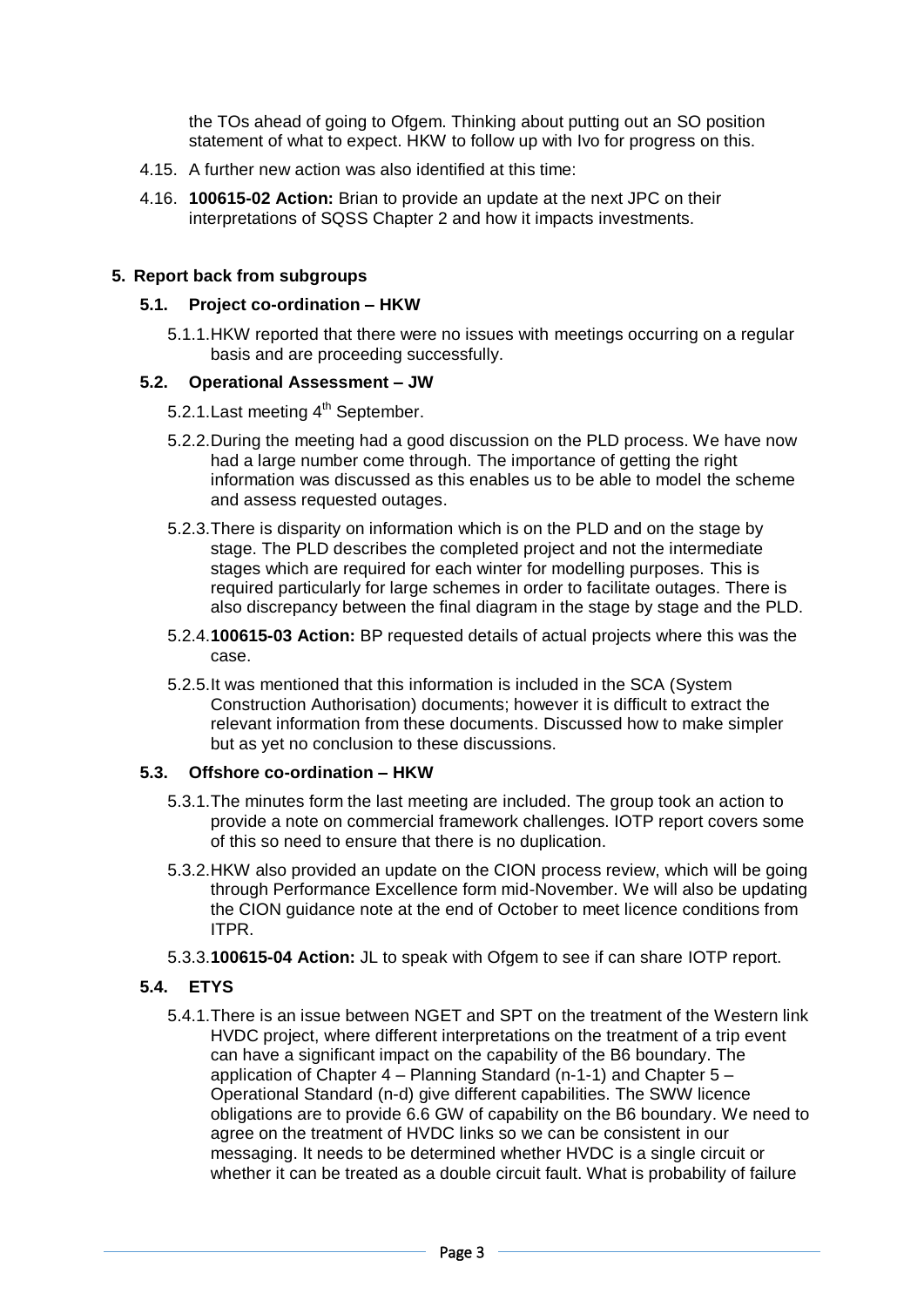single or double circuit? A single fault would shut the link down but reinforcing would not be economic. There is no operational n-1-1 standard, which leads to this discrepancy. A CBA needs to recognise that the operational standards are in force.

- 5.4.2.**100605-05 Action:** NH to lead on agreeing approach to HVDC.
- 5.4.3.DA confirmed that numbers in ETYS will be in line with Chapter 5 interpretation of SQSS.
- 5.4.4.Chapter 4 will not be in ETYS agreement given by Ofgem. NDP output will be included as part of the NOA.
- 5.4.5.ETYS is evolving to be an SO document so will see further changes going forward.

### **5.5. Investment planning**

5.5.1. Next meeting scheduled for 28<sup>th</sup> October.

### **5.6. Modelling**

- 5.6.1.Had a meeting in July. Main discussion was around ETYS and the process for it. Some changes implemented to make the process easier and to merge models better. There are still some issues on converging models, which will be reviewed after the conclusion of this year's ETYS.
- 5.6.2.ITPR Information on PLDs and diagrams on future developments are required in order to develop SHE Transmission models. We require more information in order to be able to build models which are detailed enough to do studies.
- 5.6.3.ENTSO-E model submission All three parties worked closely together and all submitted the models on time.
- 5.6.4. Next meeting this week (w/c  $5<sup>th</sup>$  October).

### **6. Review of subgroups ToRs**

- 6.1. Discussion on whether to have the NOA as part of ETYS subgroup or as a separate subgroup. Decision is a separate group for NOA as the process is different from ETYS.
- 6.2. **100615-06 Action:** NH to draft terms of reference for a NOA subgroup.
- 6.3. ETYS ToR were reviewed, accepted and signed off.
- 6.4. Modelling ToR reviewed and to be circulated for agreement by circulation.
- 6.5. **100615-07 Action:** HKW to circulate ToR for modelling to representatives and for JPC representatives to sign off by circulation.
- 6.6. Operational assessment wrong ToR included. To be checked internally and up to date version sent.
- 6.7. **100615-08 Action:** JW to circulate ToR for review and agree by circulation.
- 6.8. Queries as to whether these were the latest ToR for the subgroups. BP/DA felt these had already been signed off some time ago.
- 6.9. **100615-09 Action:** All to check that these are the most up to date ToR and if there are any that have been agreed.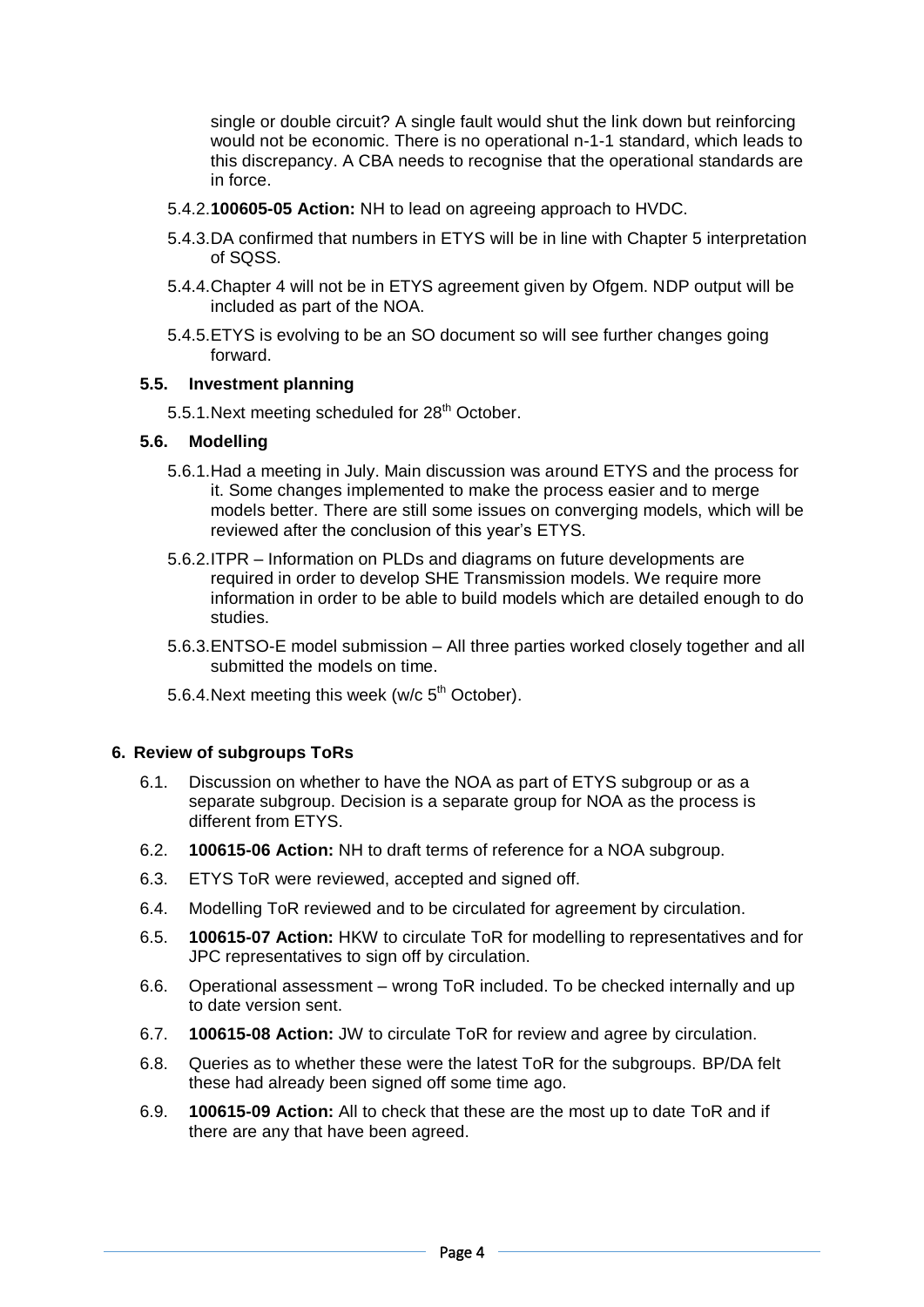## **7. Embedded Generation update – KD**

- 7.1. Short update circulated to members ahead of meeting.
- 7.2. 7.7GW will have connected by the end of the year from April 2015. We have supported workshops with Ofgem on embedded generation, which covered how you might plan and operate the network technically and a similar workshop with frameworks and commercial. Ofgem have taken away some short term actions. Also some other no cost actions have been identified from better sharing of information between the SO and DNOs.
- 7.3. Import embargo on solar panels removed as of the start of 2016. Expect then solar to increase again after removal of subsidies as it reaches price parity.
- 7.4. Storage next big thing. This raises questions around how to treat it, demand, generation, etc., how to treat combined solar and storage projects. What other benefits can these types of projects can bring. We need to be on front foot to ensure that it can deliver benefits to the transmission network. NG has put out a tender for fast frequency response from batteries, see what tender round brings.
- 7.5. DNOs are getting to grips with the data they have and it should be up to date (95%) on the levels of embedded generation. This should make planning of networks easier.
- 7.6. DA is also interested in ability to undertake this kind of analysis. Worth raising at the modelling sub group and XZ being kept informed of the work. KD to be back in touch when there is further progress.

## **8. Update on proposals for strategic wider works**

## **8.1. NGET - JR**

- 8.1.1.Hinckley Ofgem are reviewing their decision on the need case. We expect to hear by end of the year. Ofgem also enquiring of EDF for FID to ensure that the project is going ahead.
- 8.1.2.Northwest Coast Connection 2024, 2025 and 2026. The need case is to be submitted to Ofgem next month or before the end of the year for consideration.
- 8.1.3.**100615-10 Action:** JR to send PLD to SPT for the project for Moorside. NH to support.
- 8.1.4.East coast This is on hold. It will be triggered by NDP if further development is required.

## **8.2. SPT – DK**

8.2.1.Dumfries and Galloway – Getting to the CBA phase. Have been in discussion with economics team on capabilities and background generation. Aim to do CBA in the next 3 months and to include in the NOA. It is still the intention to submit SWW need case to Ofgem by the end of this year or early next year. Lining up with Ofgem view of what is required for the initial need case and final need case submissions. This would be in line with early need case submission.

### **8.3. SHE Transmission – BP**

- 8.3.1.Beauty Denny will be completed this year, due to complete in November 2015.
- 8.3.2.Reconditioning of Beauly Blackhillock Kintore due for completion at end of this month (October).
- 8.3.3.Beauly Mossford OHL due for completion November 2015.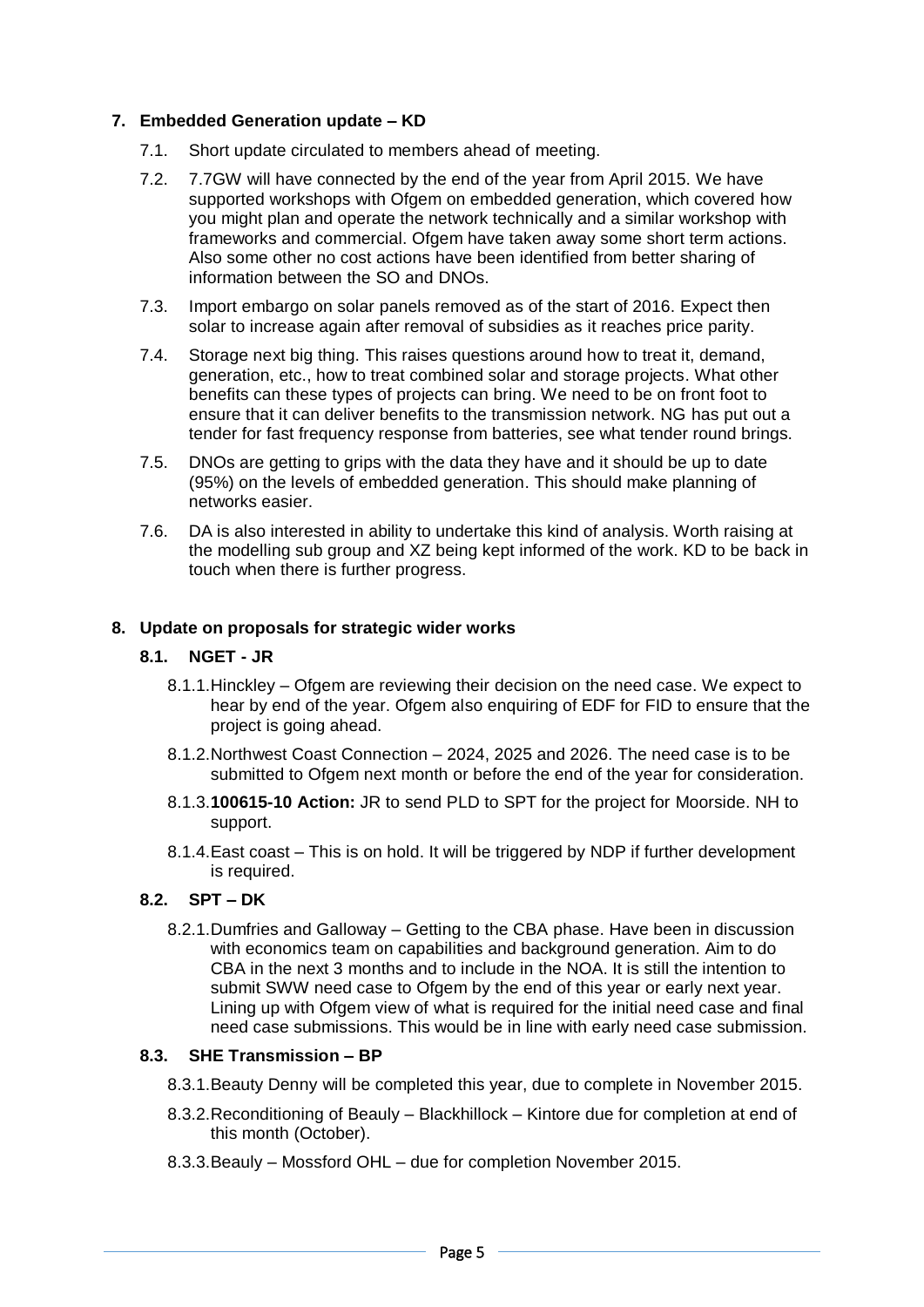- 8.3.4.Kintyre Hunterston works proceeding to program, all OHL is complete, commissioning due for end of this month and into November 2015.
- 8.3.5.Caithness Moray progressing on schedule, completion due 2018. Towards end of design exercise. Converter component procurement underway, subsea cable design underway. AC works underway.
- 8.3.6.Islands Need case submissions are under consideration. Questions on affordability for the renewable developers. Waiting on further information before submission of the need case to Ofgem.
- 8.3.7.East coast reviewing when the best time to revisit this with NGET is.
- 8.3.8.Orkney reviewing works required. Need is still developing and shifting from one side of the island to the other. Under options assessment. Marine backed off significantly but still a lot of onshore wind.

## **9. Joint projects**

## **9.1. SPT**

- 9.1.1.Beauly Denny: On programme for November.
- 9.1.2.Kintyre Hunterston likely to be completed in November.
- 9.1.3.Series compensation continuing. Of 4 SPT capacitors, one has been commissioned, one is under commissioning. Gretna outage due for later this year and the further outage required is under discussion.
- 9.1.4.Western link remains on programme for completion in spring summer 2017.

### **9.2. SHE Transmission**

9.2.1. Nothing further to SWW.

### **9.3. NGET**

9.3.1. Nothing to update.

## **10. Reports from other working groups**

### **10.1. ENSG – JL**

- 10.2. There is a big focus on embedded generation, getting everyone to understand issues as we see them and to discuss them. We are working with ENA on Statement of Works review.
- 10.3. Other update on FES people wanted a view on what is most likely, that is not what FES is about. All scenarios are equally likely.
- 10.4. Next meeting is in December.

### **10.5. SQSS – DK**

10.6. The next meeting is tomorrow. Update will be provided at the next JPC. Limited progress on modifications. GSR on 220 kV due to go out to consultation and should be concluded reasonably quickly.

## **10.7. STC – JL**

10.8. Ofgem has put in NGET licence condition of next August when STC and STCP changes need to be implemented. KD has done a high level assessment of the impact on STC and STCPs of ITPR which is to be reviewed at the next STC panel (October) and then be progressed. A full review of STC and STCPs should be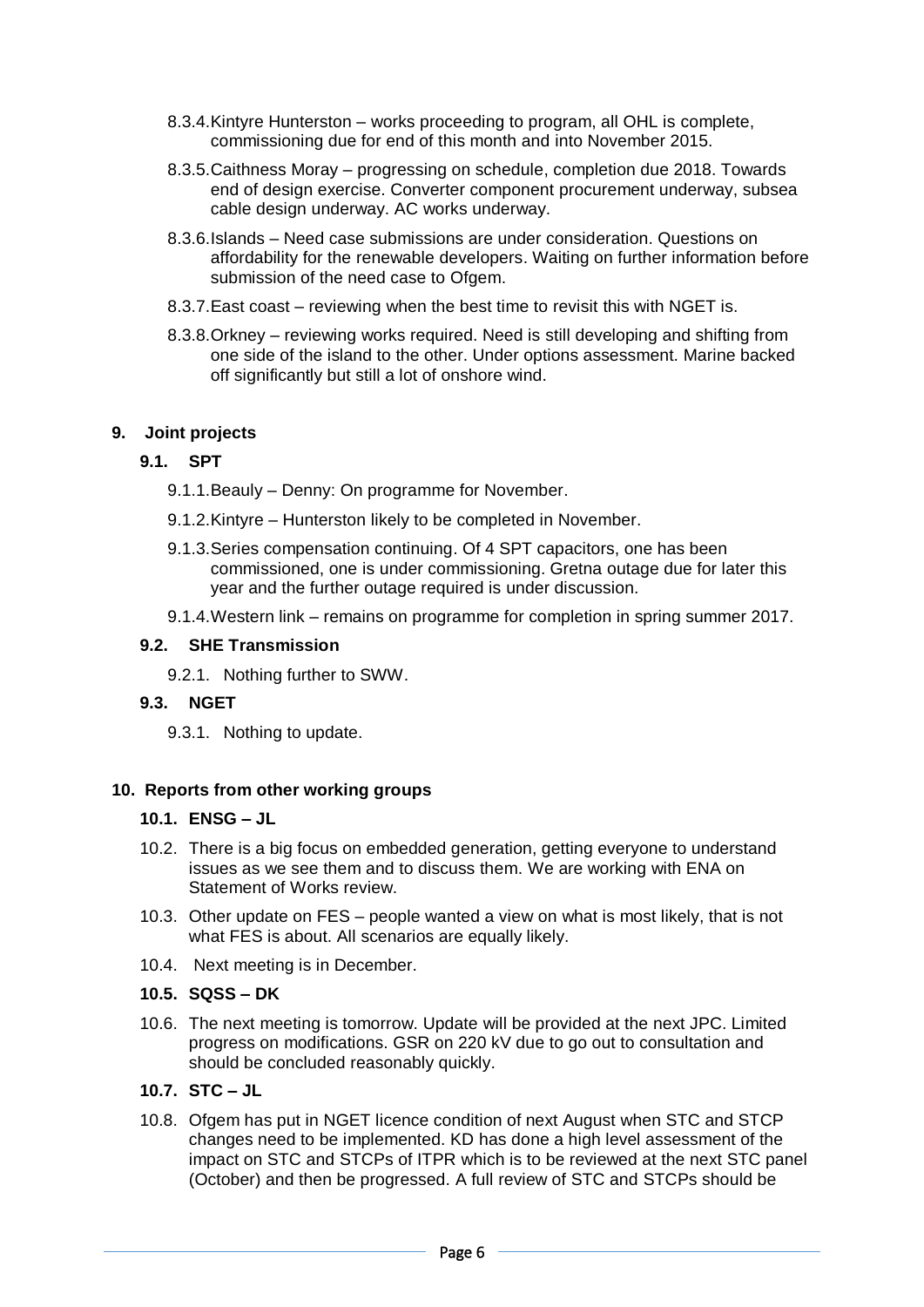done for impacted areas, not just to reflect ITPR changes. After immediate ITPR priorities addressed we are then looking to implement a rolling 2 year review of the processes to ensure they remain up to date. A working plan will be prepared after the October STC.

## **10.9.ENTSO-E – NH**

10.10.There is a lot of work going on for submissions for TYNDP 2016. A fair amount of feedback has been received which is being reviewed and also ensuring that all proposed schemes within TYNDP are fully assessed. Ensuring all relevant information is included.

## **11. AOB**

- 11.1. Grid code DRC schedule of what can and can't be shared. Generator charts not flagged as being able to be passed to TOs. These are required for analysis and to ensure that generator capabilities are accurately reflected in order to manage high volts. Looking to trigger a review of grid code to change this. Also impacts black start and capability for generators to support.
- 11.2. **100615-11 Action:** DA to raise relevant grid code modification.
- 11.3. Common application of volts. There has been a proposal from NGET to change the voltage unbalance figure, currently set in the Grid Code to 1% for E&W and 2% for Scotland to 1.5% GB wide. For NGET moving from 1% to 1.5% is a relaxation but for Scotland moving from 2% – 1.5% is a tightening of requirements. The impacts of this have not been assessed and it could potentially trigger reinforcement works.
- 11.4. Treatment of Caithness Moray HVDC and how it is treated. View that it is compliant with Chapters 2 and 4, but to ensure consistency would like to have a discussion. This links with previous action 100615-04.

### **12. Dates of next meeting**

- 12.1. 26th January 2016 Scotland, Blantyre (Glasgow) 10am start.
- 12.2. April 2016 Warwick
- 12.3. July 2016 Newbridge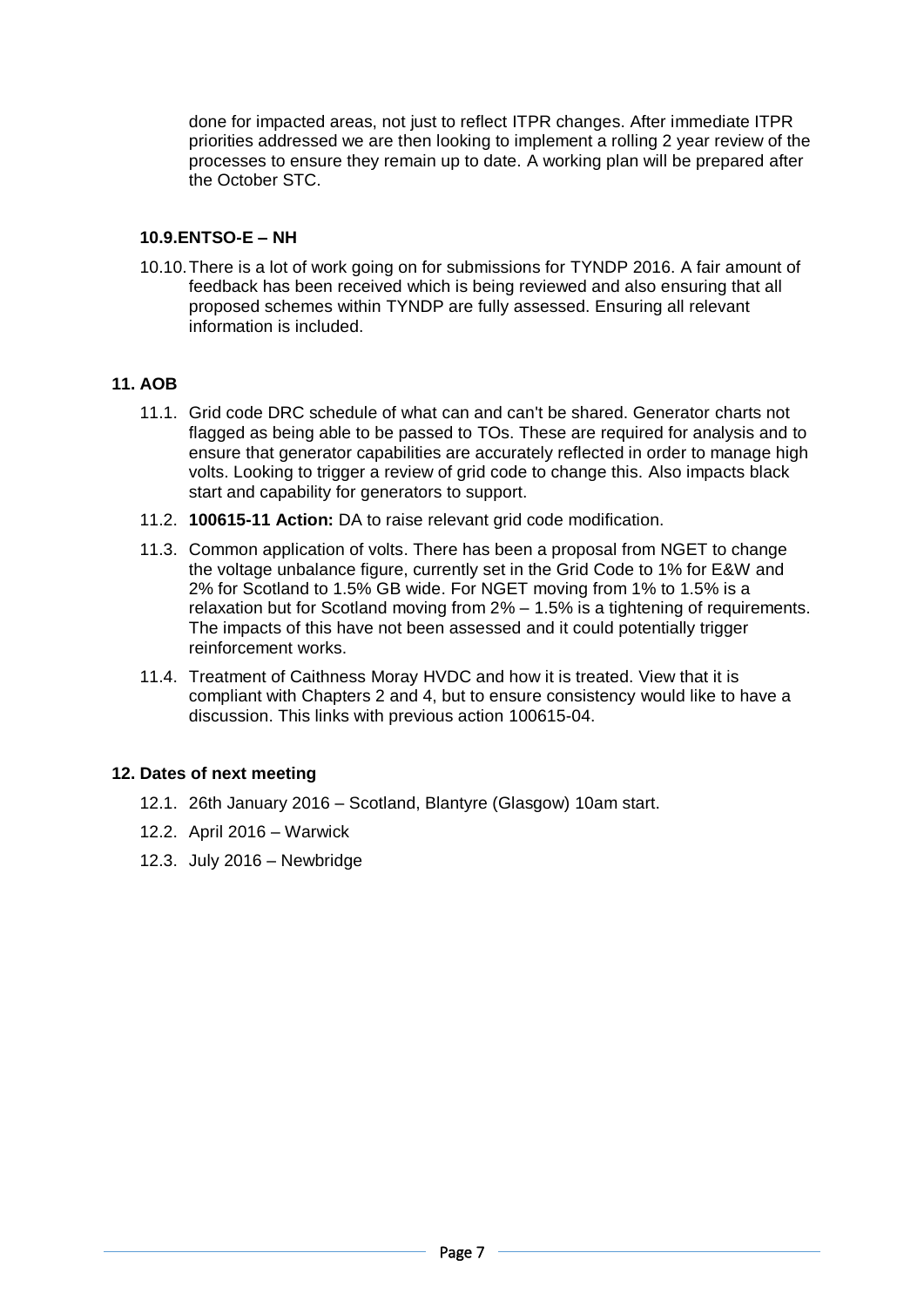# 1.1. **List of Actions**

# **Ongoing**

| <b>Actions</b><br>Ref | <b>Action</b>                                                                                                                                                                                                                                                 | <b>Action by</b>            | <b>Action Due</b>            | <b>Status</b>                                                                                                                                                                                                                                                                                                                     |
|-----------------------|---------------------------------------------------------------------------------------------------------------------------------------------------------------------------------------------------------------------------------------------------------------|-----------------------------|------------------------------|-----------------------------------------------------------------------------------------------------------------------------------------------------------------------------------------------------------------------------------------------------------------------------------------------------------------------------------|
| 1013-01               | Concern raised with respect to the arrangements in<br>place for OFTOs to ensure confidentiality of<br>information. Concerns remain on the sensitivity of<br>data required in order for OTSDUW parties to<br>undertake their necessary studies for compliance. | JL                          | Update at<br>next<br>meeting | This was raised at the STC and proposed to<br>cancel, however it is still felt this is an issue.<br>JL to consider options available. A<br>suggestion was made as to whether NG<br>passes data to Ofgem for them to pass on<br>once have agreement with original owners,<br>which is something which has happened in<br>the past. |
| 0429-14               | Circulate round a file note on Security of Supply -<br>progress so far and key findings.<br>Pass to JPC-IP to propose a way forward and report<br>back to the JPC                                                                                             | <b>NH</b>                   | Update at<br>next<br>meeting | In Circulation<br>What is the probability of being in the region<br>of (3.8-4.5) - what can we do about or do to<br>improve transfers? With no generation in                                                                                                                                                                      |
|                       | To be raised at next JCP-IP meeting.                                                                                                                                                                                                                          |                             |                              | Scotland there are issues (depending on how<br>extreme the assumptions are). Security to<br>Scotland - are we comfortable 3.8 is a big<br>enough number for Winter going forward?<br>Do we want RP and the team to look at what<br>we need to do to improve the load sharing?                                                     |
|                       |                                                                                                                                                                                                                                                               |                             |                              | What is the probability that transfers would<br>exceed 3.8 in the Winter period?<br>Next JPC-IP meeting due 28 <sup>th</sup> October 2015.                                                                                                                                                                                        |
| 1125-04               | Bol Paper to be circulated Jan JPC                                                                                                                                                                                                                            | <b>KD</b>                   | by next<br>meeting           | KD struggling to find a copy – ongoing search<br>and will be circulate din due course                                                                                                                                                                                                                                             |
| 0127-04               | NG PLDs exchange - Interconnector<br>NorthConnect/Blythe CION Process.                                                                                                                                                                                        | <b>KD</b> speak<br>to Cheng | By Next<br>Meeting           | Rolled over. Chase Cheng Chen for update<br>ahead of next JPC.                                                                                                                                                                                                                                                                    |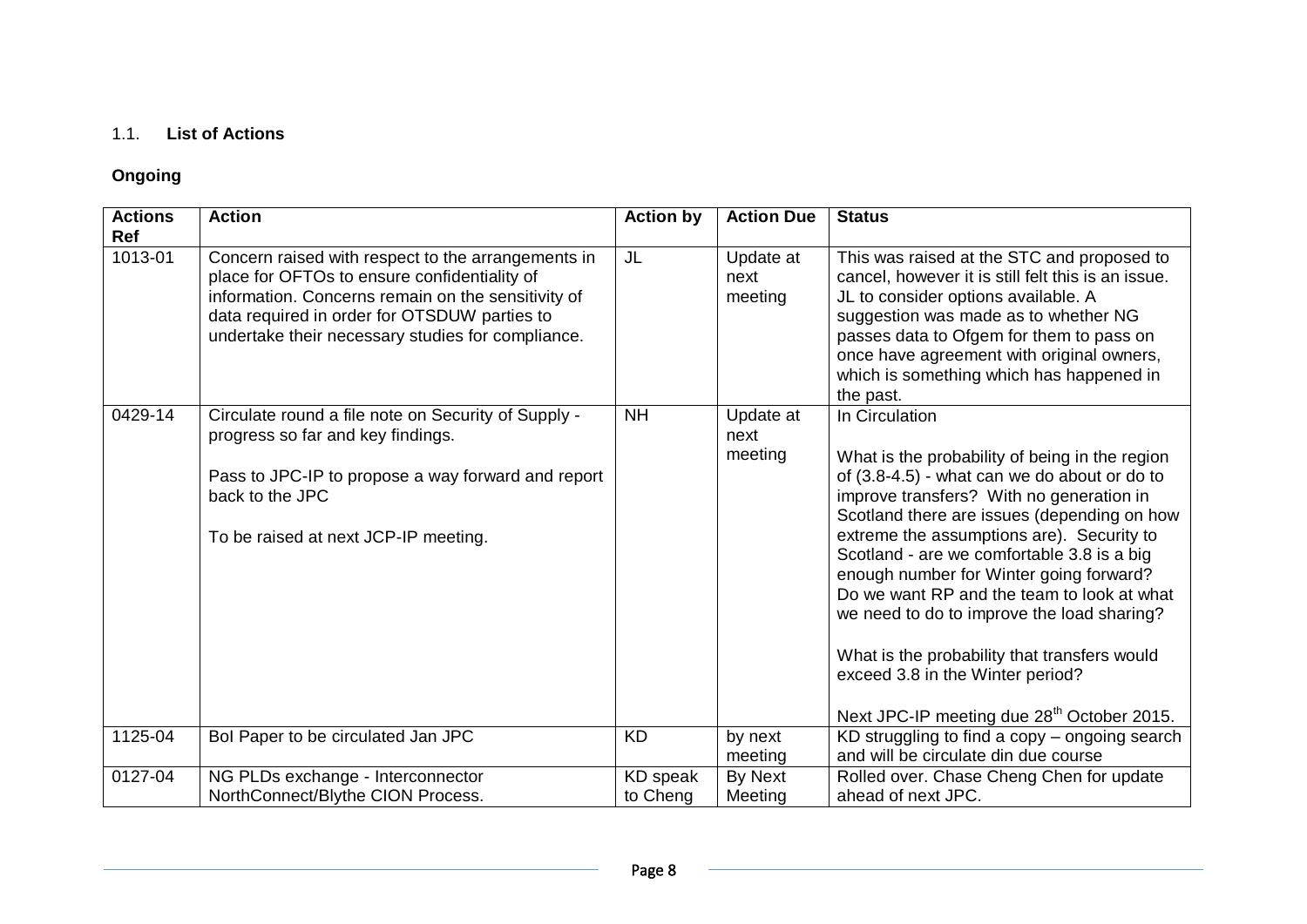|               |                                                                                                                                                                                                                                                                                                                        | Chen       |                                  |                                                                                                                                                                                                                                                                                                   |
|---------------|------------------------------------------------------------------------------------------------------------------------------------------------------------------------------------------------------------------------------------------------------------------------------------------------------------------------|------------|----------------------------------|---------------------------------------------------------------------------------------------------------------------------------------------------------------------------------------------------------------------------------------------------------------------------------------------------|
| 0127-06       | Extend PLD Process to larger TO.                                                                                                                                                                                                                                                                                       | All        | By $6^{th}$<br>November<br>2015. | Review the flow chart circulated for the<br>October JPC meeting and feedback<br>comments to Vivien Hobbs.                                                                                                                                                                                         |
| 042915-<br>01 | Does NorthConnect require a retrospective CION or<br>mini CBA? Review connection arrangements for<br>NorthConnect - confirm whether we need any<br>additional optioneering or process of assessment.<br>Maybe we need to think in the context of Cap and<br>Floor and if that means we need to do any further<br>work. | <b>HKW</b> | By Next<br>Meeting               | BP updated that Ofgem are in a minded to<br>position that for any interconnector applying<br>for a Cap and Floor a CION would be<br>required. Therefore for North Connect it<br>would be beneficial to start developing a<br>CION. HKW to speak to CAMs to get CION<br>for North Connect started. |
| 0429-02       | BS to liaise with Nick Harvey for IP Subgroup and<br>revise ToR for Offshore Coordination sub-group to<br>include Interconnectors and provide to JPC for<br>review.                                                                                                                                                    | <b>HKW</b> | <b>By Next</b><br>Meeting        | Revised ToR written and awaiting comments<br>from sub group. To be raised at next JPC-IP.                                                                                                                                                                                                         |
| 042915-<br>04 | Regarding Wk24 DRC Data. XZ to speak to Nina to<br>send an update of the records.                                                                                                                                                                                                                                      | XZ         | <b>By Next</b><br>Meeting        | The 2015 wk24 update will be done in JPC<br>modelling subgroup meeting on 30 <sup>th</sup> of July.<br>Update required from XZ.                                                                                                                                                                   |
| 042915-<br>08 | Regarding Data Exchange. KD to investigate a<br>secure FTP site (Glyn Williams).                                                                                                                                                                                                                                       | All        | $9th$ October                    | Getting office 365 rolled out and the aim is to<br>use SharePoint hosted on NG servers to<br>exchange data. All to confirm this as an<br>appropriate method of file sharing.                                                                                                                      |
| 042915-<br>11 | GSR16 Concerns. ALL - Go back to reps to<br>highlight concerns regarding impacts of SQSS                                                                                                                                                                                                                               | <b>BP</b>  | <b>By Next</b><br>Meeting        | BP to speak with Graham Stein as to a way<br>forward with regard to scaling factors and<br>embedded generation.                                                                                                                                                                                   |
| 042915-<br>12 | SQSS Treatment of Interconnectors. Progress on<br>SQSS mod appears to have stalled.                                                                                                                                                                                                                                    | <b>JL</b>  | <b>By Next</b><br>Meeting        | JL to speak to Graham Stein on update with<br>GSR012 and expected timescales.                                                                                                                                                                                                                     |
| 042915-<br>13 | Provision of Data to Generators. KD to seek<br>guidance – suggest creating a forum which includes<br>legal representation, led by Commercial? Can we<br>agree a list of data which we can or cannot<br>exchange. Ivo Spreeuwenberg to lead? Seek<br>representation from SHET & SPT.                                    | HKW / Ivo  | <b>By Next</b><br>Meeting        | NGET has produced a list of information<br>which could be provided. This is sat with Ivo<br>and Mike Oxenham to discuss an approach<br>with TOs. Also considering a position<br>statement. HKW to chase Ivo and Mike for<br>update.                                                               |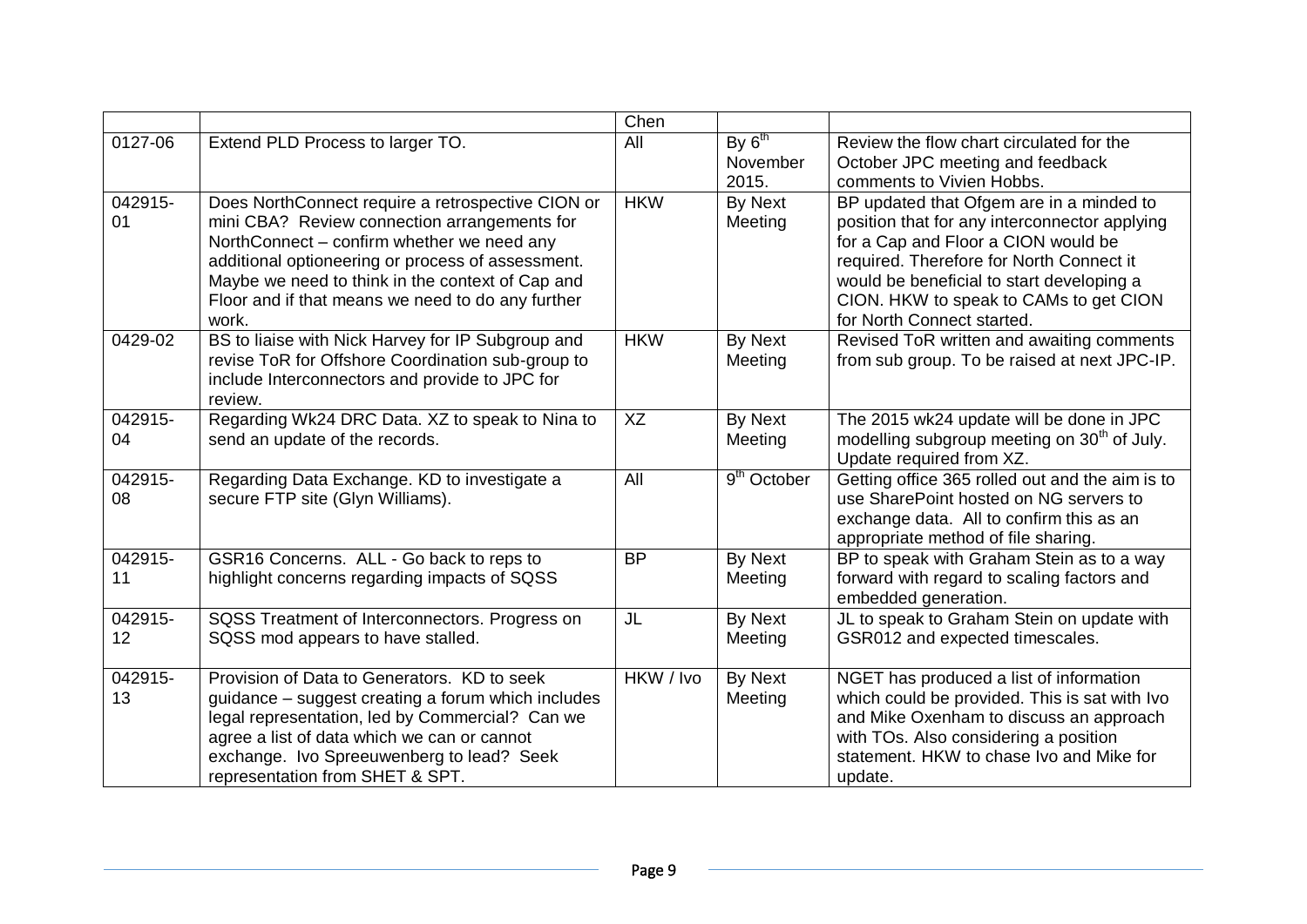### **New**

| 100615- | NGET SO has had a reorganisation. Share latest         | <b>JL</b>  | By next     |  |
|---------|--------------------------------------------------------|------------|-------------|--|
| 01      | organograms of the SO entity with JPC parties.         |            | meeting     |  |
| 100615- | Brian Punton to provide an update at the next JPC      | <b>BP</b>  | <b>Next</b> |  |
| 02      | on their interpretations of SQSS Chapter 2 and how I   |            | Meeting     |  |
|         | impacts investments.                                   |            |             |  |
| 100615- | BP requested details of actual projects where there    | <b>JW</b>  | By next     |  |
| 03      | are discrepancies between the PLD and stage by         |            | meeting     |  |
|         | stage diagram.                                         |            |             |  |
| 100615- | JL to speak with Ofgem with regard to sharing of       | JL         | By next     |  |
| 04      | IOTP report and if it is possible.                     |            | meeting     |  |
| 100615- | NH to lead on agreeing approach to HVDC treatment      | <b>NH</b>  | By next     |  |
| 05      | for planning.                                          |            | meeting     |  |
| 100615- | NH to draft terms of reference for a NOA subgroup.     | <b>NH</b>  | By next     |  |
| 06      |                                                        |            | meeting     |  |
| 100615- | HKW to circulate ToR for modelling subgroup to         | <b>HKW</b> | By next     |  |
| 07      | representatives and for JPC representatives to sign    |            | meeting     |  |
|         | off by circulation.                                    |            |             |  |
| 100615- | JW to circulate ToR for JPC-OA for review and          | <b>JW</b>  | By next     |  |
| 08      | agreement by circulation.                              |            | meeting     |  |
| 100615- | All to check that the ToR circulated to the JPC are    | All        | By next     |  |
| 09      | the latest and most up to date and if there are any    |            | meeting     |  |
|         | that have been agreed.                                 |            |             |  |
| 100615- | JR to send PLD to SPT for the NCC project for          | JR / NH    | By next     |  |
| 10      | Moorside. NH to support.                               |            | meeting     |  |
| 100615- | DA to raise a relevant grid code modification relating | <b>DA</b>  | By next     |  |
| 11      | to the Grid code DRC schedule of what data can be      |            | meeting     |  |
|         | shared which currently restricts TOs from having       |            |             |  |
|         | generator charts. This additional information is       |            |             |  |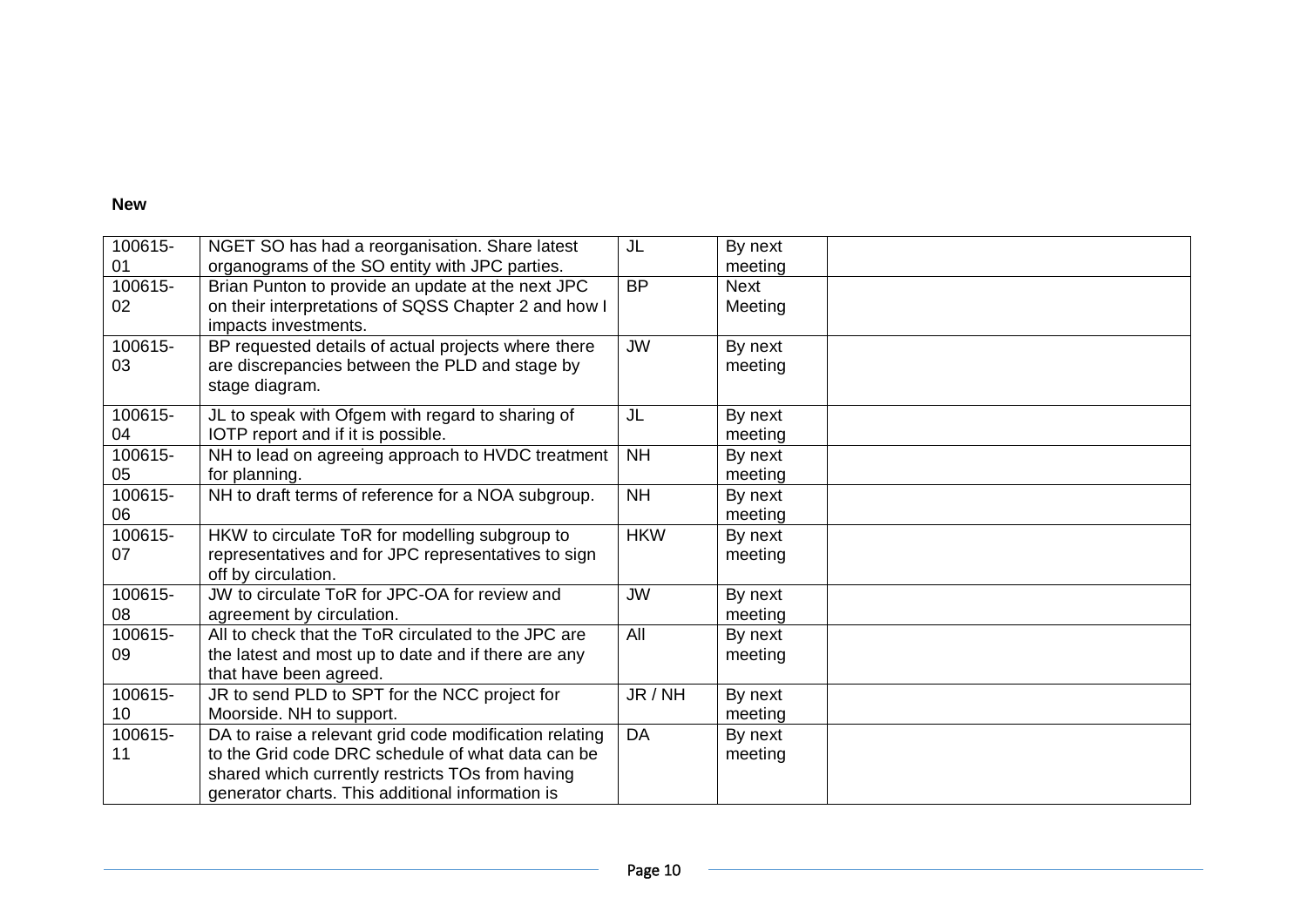| - -<br>the<br>model their<br>reauireo<br>l to enable i<br>'US<br>to accurately د |  |  |
|----------------------------------------------------------------------------------|--|--|
| networks.                                                                        |  |  |

# **Completed**

| 1013-02 | remove 'might be because' from last sentence of<br>Impacts                                                                                                                                                                          | <b>KL/SN</b> |          |                                                                                                                                      |
|---------|-------------------------------------------------------------------------------------------------------------------------------------------------------------------------------------------------------------------------------------|--------------|----------|--------------------------------------------------------------------------------------------------------------------------------------|
| 1013-03 | Make a view on whether the OA subgroup should<br>cover all years apart from current year or not.                                                                                                                                    | <b>KL/SN</b> |          |                                                                                                                                      |
|         | <b>Decision made.</b>                                                                                                                                                                                                               |              |          |                                                                                                                                      |
| 1013-04 | KL to liaise with GW and SM to decide if STCP 11.1<br>and STCP 16.1 are better kept separate or not.                                                                                                                                | <b>KL/SN</b> |          |                                                                                                                                      |
| 1013-05 | NGET to clarify what outage information in PLDs are<br>used for and what data are required to be included in<br>a PLD to facilitate the job of outage planners.                                                                     | <b>SN</b>    |          |                                                                                                                                      |
|         | <b>Outages include reference to PLDs</b>                                                                                                                                                                                            |              |          |                                                                                                                                      |
| 1013-06 | NGET to clarify if any additional information are<br>required by the Modelling Subgroup                                                                                                                                             | XZ           |          |                                                                                                                                      |
| 1013-07 | NGET confirm that no application had been<br>received, but we had been requested to undertake a<br>joint study to determine optimum landing point.<br>Recommend JPC to sign off ToR and study<br>results and ensure joint planning. | AH           |          |                                                                                                                                      |
| 1013-08 | NGET to provide information on Dynamic Line<br>Ratings                                                                                                                                                                              | AH           |          |                                                                                                                                      |
|         | ETYS includes DLR. New actions see below.                                                                                                                                                                                           |              |          |                                                                                                                                      |
| 1013-09 | NGET to provide any requirements on the ANM<br>scheme urgently. BA to write a note to the JPC on<br>lessons learnt and recommendations for future                                                                                   | <b>SO</b>    | June '14 | The SO continues to support the introduction<br>of ANM schemes and is proposing the<br>introduction of an STCP to define the process |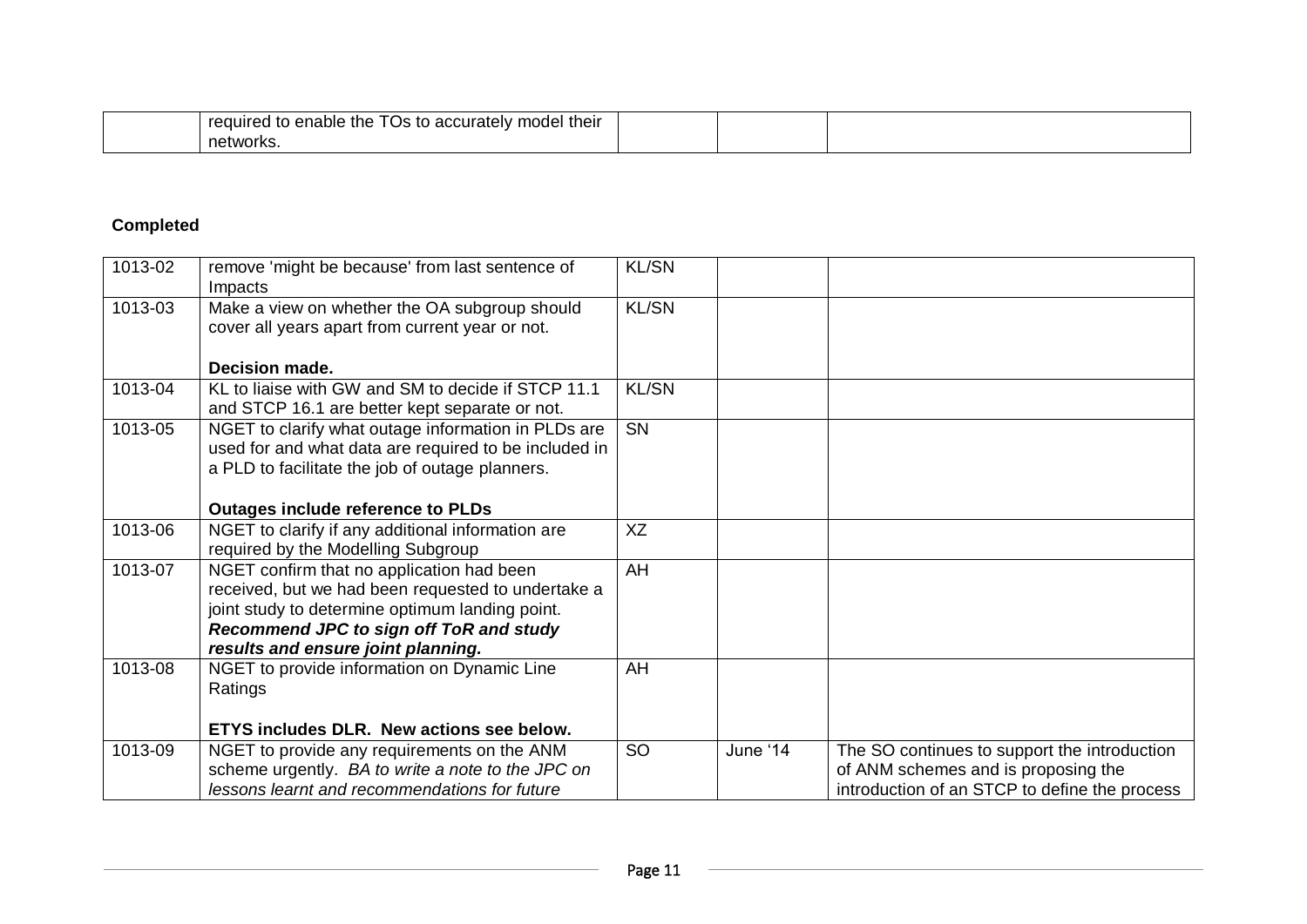|         | schemes and includes background info. Action<br>reassigned to Sade Onajobi                                                         |           |          | of their design and management. Should a<br>working group be convened it is hoped that                                                                                                                                                                                                                                                                                                                                                                                                                                                                                                                                                                                                                                                                                                                                                                                                                                                                                                                                                |
|---------|------------------------------------------------------------------------------------------------------------------------------------|-----------|----------|---------------------------------------------------------------------------------------------------------------------------------------------------------------------------------------------------------------------------------------------------------------------------------------------------------------------------------------------------------------------------------------------------------------------------------------------------------------------------------------------------------------------------------------------------------------------------------------------------------------------------------------------------------------------------------------------------------------------------------------------------------------------------------------------------------------------------------------------------------------------------------------------------------------------------------------------------------------------------------------------------------------------------------------|
| 1013-10 | NGET to clarify the main application of the wider<br>system ANM scheme. KD to report back with<br>priorities and agree a timetable | <b>KD</b> | June '14 | an STCP could be issued early in 2015.<br>It is anticipated that ANM schemes will<br>interface with the SO's future Energy<br>Balancing System (EBS) due in service in<br>early 2015, which will perform a security<br>constrained despatch of generation in the<br>Balancing Market but also could perform an<br>Automatic Generation Control (AGC) function.<br>The rules used to constrain generation would<br>need to be carefully considered depending<br>upon their status e.g. small distribution<br>connected, BELLA, BEGA and finally BCA<br>holders not in the previous categories.<br>The STCP would ensure that any algorithm<br>forming a part of the ANM scheme, although<br>TO owned, would discharge the obligations of<br>the SO to NGET's satisfaction. The need for<br>duplication of signals and the definition of<br>acceptable fall-back modes of operation<br>would also be defined such that any claim for<br>compensation subsequent to any mal-<br>operation could be dealt with fairly and<br>efficiently. |
|         |                                                                                                                                    |           |          | Should it not be possible for an ANM scheme<br>to be delivered to NGET's requirements as<br>SO, or correspond with the commissioning of<br>a generator, then it is proposed that inter-<br>tripping would be recommended and that this<br>should be suggested to all relevant                                                                                                                                                                                                                                                                                                                                                                                                                                                                                                                                                                                                                                                                                                                                                         |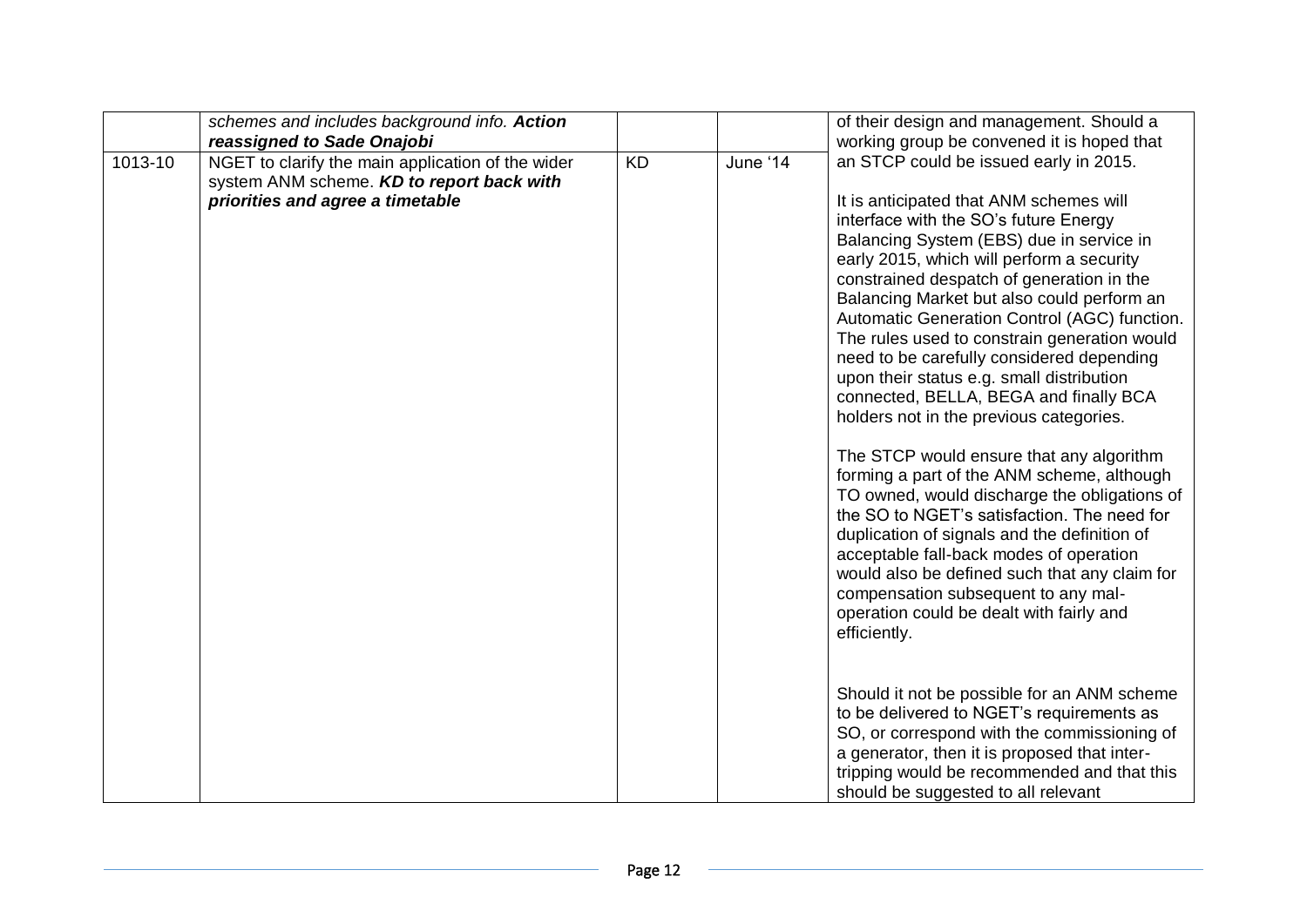|         |                                                                                                                   |           |          | developers at an early stage such that this<br>functionality becomes an integral part of their<br>development and thus not funded by the SO<br>or TO, as this would enhance that developer's<br>prospect of access to the Transmission<br>System. Thus communication and SCADA<br>facilities would be available as a reversionary<br>solution.                                                                                                                                                                                                                                                                                                                                                                                                                                                                                                                                                                                                                                                     |
|---------|-------------------------------------------------------------------------------------------------------------------|-----------|----------|----------------------------------------------------------------------------------------------------------------------------------------------------------------------------------------------------------------------------------------------------------------------------------------------------------------------------------------------------------------------------------------------------------------------------------------------------------------------------------------------------------------------------------------------------------------------------------------------------------------------------------------------------------------------------------------------------------------------------------------------------------------------------------------------------------------------------------------------------------------------------------------------------------------------------------------------------------------------------------------------------|
| 1013-11 | NGET to initiate discussions with SPT in relation to<br>the Kilgallioch ANM scheme and other similar<br>schemes   | <b>BA</b> |          |                                                                                                                                                                                                                                                                                                                                                                                                                                                                                                                                                                                                                                                                                                                                                                                                                                                                                                                                                                                                    |
| 1013-13 | NGET to confirm the status of the Chapelcross<br>planning request Require a point of contact -<br>acknowledgement | <b>KD</b> | June '14 | Scope of works:-<br>Protection at Harker 132kV will be replaced to<br>be made compatible with SPT proposed<br>changed. A P443 relay module to upgrade<br>existing protection shall be designed,<br>supplied, installed and commissioned at the<br>Harker 132kV substation for the Harker-<br>Chapelcross 132kV circuit. The protection will<br>include (but is not limited to) the following<br>functions:<br><b>Feeder Protection Main</b><br>Integral Inter-trip to Main Feeder Protections<br>The new feeder protection will be integrated<br>with existing DAR, Overcurrent, O/L Alarm<br>and Trip, Overload Delay Timer Relay 1&2,<br>Synchronising and TR Reset Timer.<br>There was debate between NG and SPT<br>about the responsibility of the cross-site fibre<br>works. SPT is expecting NG to carry out<br>works to connect into the 400kV substation<br>and NGET is only expecting to provide the<br>fibre connection from relays to the SPT<br>comms panel in the 132kV telecoms room |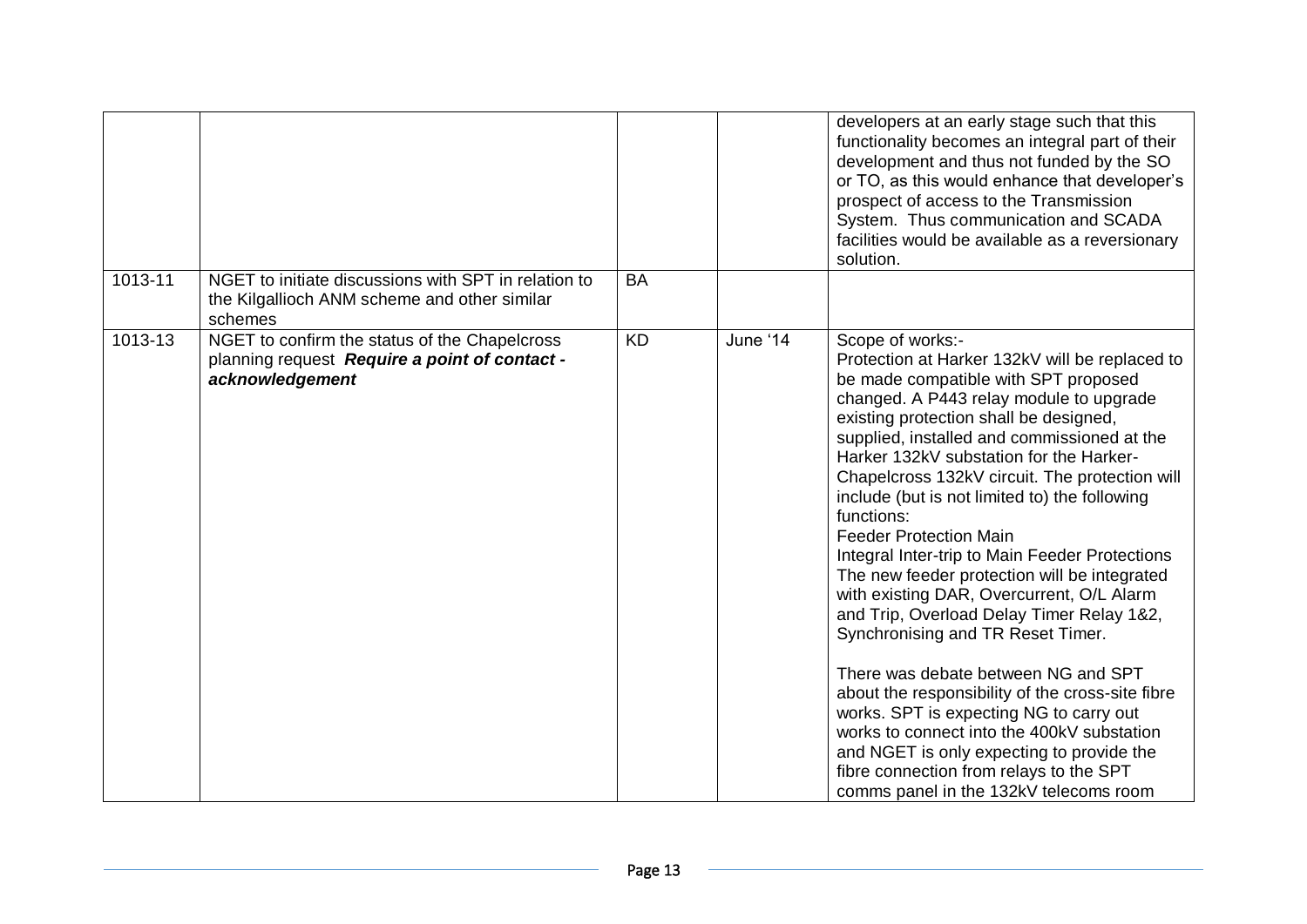|         |                                                                                                                                                                                                                                                                                                                                                  |           |          | believing SPT would match same point of<br>service as existing (132kV). SPT have noted<br>that the termination point for multiplexed<br>services is at the 400kV. This is yet to be<br>confirmed.<br>The outages be moved to $12/10/15 - 9/11/15$<br>as advised by SPT.                                                                                                                                                                                           |
|---------|--------------------------------------------------------------------------------------------------------------------------------------------------------------------------------------------------------------------------------------------------------------------------------------------------------------------------------------------------|-----------|----------|-------------------------------------------------------------------------------------------------------------------------------------------------------------------------------------------------------------------------------------------------------------------------------------------------------------------------------------------------------------------------------------------------------------------------------------------------------------------|
| 1013-14 | NGET to liaise with SHET to decide on the scope of<br>works required under the Longanet Inter-trip<br>planning request. Provide any justification that we<br>see for the upgrade                                                                                                                                                                 | KD/BP     | June '14 | First teleconference was held on 20 June<br>2014, the next is planned for mid-July when<br>SPT expect to have some initial programme<br>information.                                                                                                                                                                                                                                                                                                              |
| 1013-15 | NGET to update the Construction Planning<br>Assumptions as soon as practicable.<br>Short Term - current CPAs being updated from<br><b>July 2013</b><br>Longer Term - looking to change how<br>information is accessed via the TEC Register by<br>Scottish TOs by means of a change to the STCP<br>and provision of useful guidelines on ranking. | <b>VH</b> |          |                                                                                                                                                                                                                                                                                                                                                                                                                                                                   |
| 1013-16 | NGET to update on the Grid Code modification in<br>relation to W24 Submissions                                                                                                                                                                                                                                                                   | <b>KD</b> | July '14 | The Industry Consultation, in conjunction with<br>the DCRP, was published on 25 February<br>2014 and closed on 25 March 2014. National<br>Grid has submitted the Report to the Authority<br>and barring issues should be complete by the<br>end of August. This being the case, provided<br>that the Grid Code changes can be<br>implemented fairly quickly it is quite possible<br>for the data to be a part of the 2015 data<br>process that starts in week 17. |
| 1013-17 | NGET to start the discussions internally on this the<br>embedded generation issues.                                                                                                                                                                                                                                                              | AH        | June '14 | NG looking at internal and embedded<br>generation on access rights, connection<br>process, against planning codes & planning                                                                                                                                                                                                                                                                                                                                      |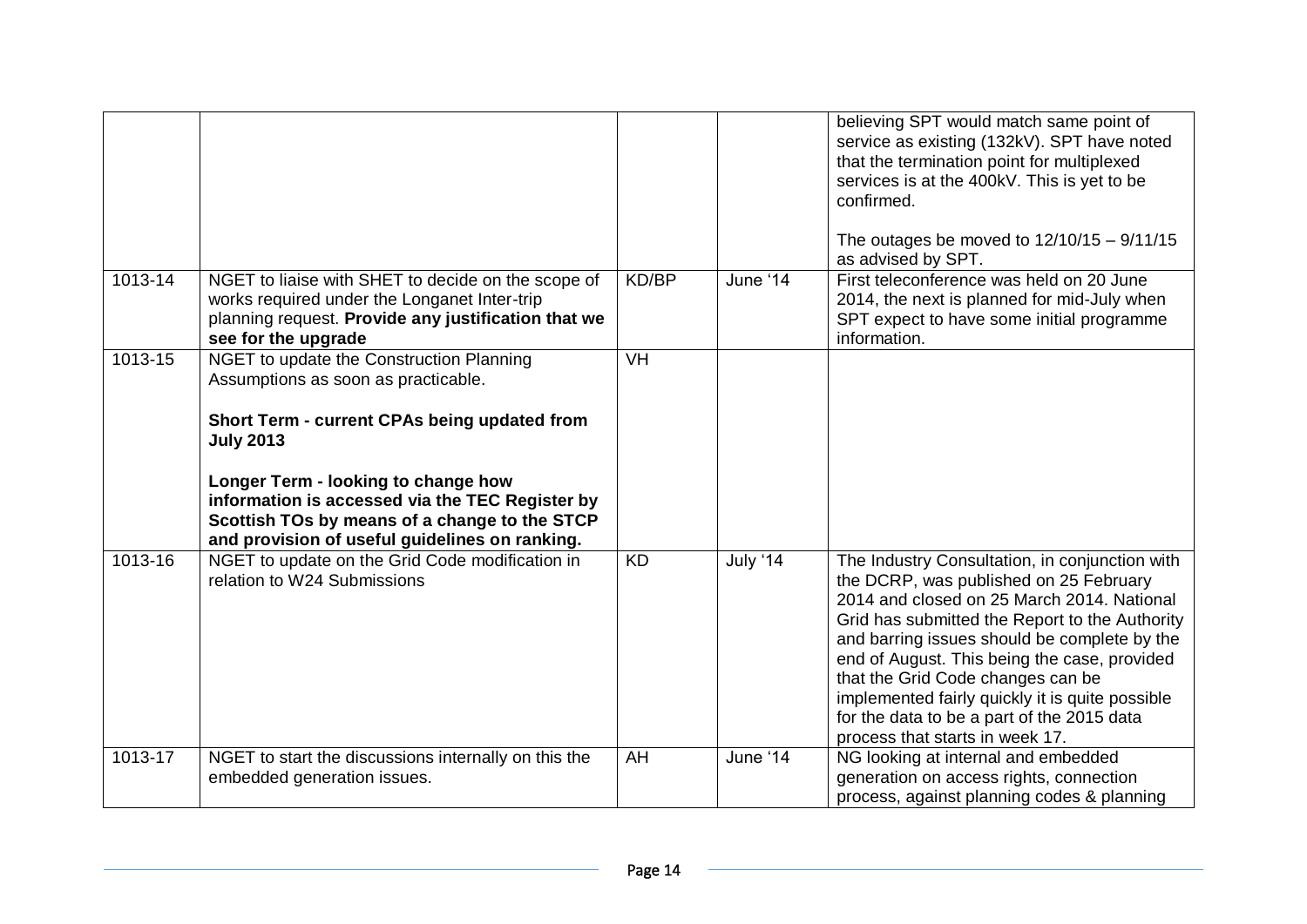|         |                                                                                                                                                                                                    |                                                |          | standards - as volume doesn't just net off<br>some demand anymore. Has been placed on<br>the ENSG Agenda. Discussions are ongoing. |
|---------|----------------------------------------------------------------------------------------------------------------------------------------------------------------------------------------------------|------------------------------------------------|----------|------------------------------------------------------------------------------------------------------------------------------------|
| 1013-18 | NGET to specify dates and milestones, and provide<br>clarity on what is required from the TOs                                                                                                      | <b>RP</b>                                      |          |                                                                                                                                    |
| 1013-19 | NGET to check concerns about voltage control                                                                                                                                                       | <b>KD</b>                                      |          |                                                                                                                                    |
|         | No major concerns                                                                                                                                                                                  |                                                |          |                                                                                                                                    |
| 1013-20 | OC subgroup needs to work with OFTOs to clarify<br>the concerns and propose a code change if required.<br>Proposal made recommendation to GS and e-<br>mailed this to interested parties for info. | KD to<br>liaise with<br>Graham<br><b>Stein</b> |          |                                                                                                                                    |
| 1013-21 | Subgroup leaders to advise on the timeline for<br>STC/STCP changes                                                                                                                                 | Subgroup<br>leaders                            |          |                                                                                                                                    |
| 1013-22 | NGET to update on any ongoing assessments on<br>SSR and filters.                                                                                                                                   | XZ                                             |          |                                                                                                                                    |
| 1013-23 | SPT to provide a briefing note on GSR10 to BP                                                                                                                                                      | DC/DA                                          |          |                                                                                                                                    |
|         | The commercial aspects have been considered<br>before taking the decision to put it out to<br>consultation again.                                                                                  |                                                |          |                                                                                                                                    |
| 1013-24 | NGET to ensure that DA and BP are involved in the<br>discussions                                                                                                                                   | <b>BA</b> to<br>liaise with<br>VH              |          |                                                                                                                                    |
| 1013-25 | NGET to share views on connections on sub-<br>transmission voltages with SPT and SHET. More<br>clarity required. High priority. Action<br>reassigned to KD to reflect on and provide<br>proposals. | <b>KD</b>                                      | June '14 | Briefing note to NGET staff attached. New<br>Action 0710-03 raised                                                                 |
| 1013-26 | NGET to issue the voltage control Planning Request<br>to SPT                                                                                                                                       | <b>KL/BA</b>                                   |          |                                                                                                                                    |
|         | <b>Complete - 7th Feb</b>                                                                                                                                                                          |                                                |          |                                                                                                                                    |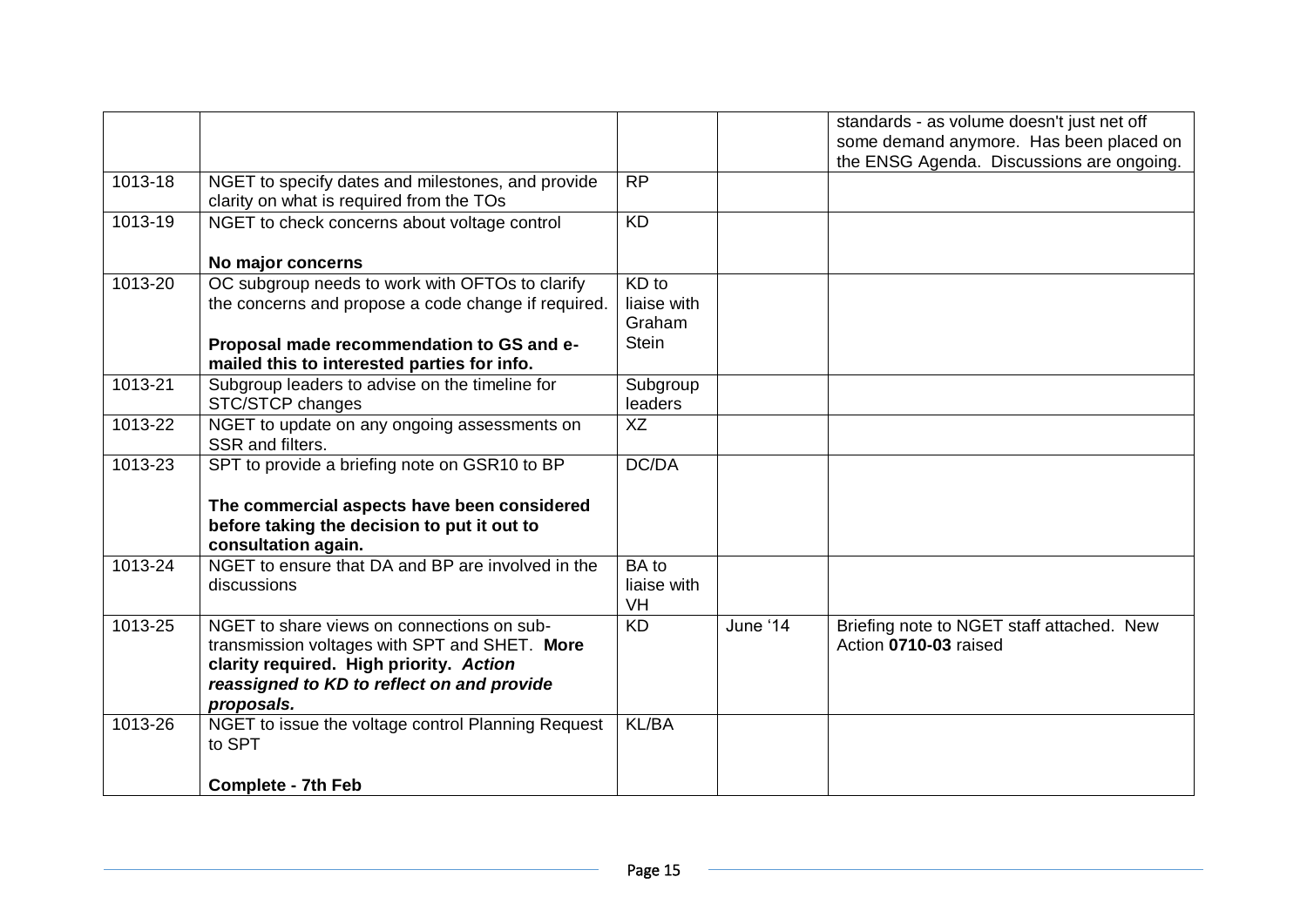| 1013-27 | Investment Planning Subgroup to add Voltage<br>Issues on the agenda for the next meeting                                                                                          | $\overline{\text{SW}}$ |          |                                                                                                                                                                                                                                                                                                                                                                                                                                                                                                                                                                                                                                                                                                                                                                                                                                                                                                                                      |
|---------|-----------------------------------------------------------------------------------------------------------------------------------------------------------------------------------|------------------------|----------|--------------------------------------------------------------------------------------------------------------------------------------------------------------------------------------------------------------------------------------------------------------------------------------------------------------------------------------------------------------------------------------------------------------------------------------------------------------------------------------------------------------------------------------------------------------------------------------------------------------------------------------------------------------------------------------------------------------------------------------------------------------------------------------------------------------------------------------------------------------------------------------------------------------------------------------|
| 1013-28 | Investment Planning Subgroup to add Bol on the<br>agenda for the next meeting                                                                                                     | SW                     |          |                                                                                                                                                                                                                                                                                                                                                                                                                                                                                                                                                                                                                                                                                                                                                                                                                                                                                                                                      |
| 1013-03 | JPC does not cover Yr1 & 2 but concerns raised by<br>AH that lessons learnt from Yr1 & 2 should be fed<br>back to JPC to ensure appropriate actions are taken<br>forward.         |                        |          |                                                                                                                                                                                                                                                                                                                                                                                                                                                                                                                                                                                                                                                                                                                                                                                                                                                                                                                                      |
| 0114-01 | Mark Osborne to provide an update on the success<br>around the Humber Smart Zone. AH to follow-up<br>with MO                                                                      | AH/MO                  | June '14 | Installed dynamic ratings (weights) and now<br>collecting information ready for analysis in<br>about 12 months' time.                                                                                                                                                                                                                                                                                                                                                                                                                                                                                                                                                                                                                                                                                                                                                                                                                |
| 0114-02 | NGET to provide estimates on what the benefits of<br>undertaking this upgrade is recognising the<br>estimated capital cost. Action reassigned to KD to<br>report back by mid-June | <b>KD</b>              | Mid-June | There have been a number of Planning<br>Requests related to this but the future low<br>level of availability anticipated for PEHE and<br>LOAN generation dictates that we reappraise<br>the issues.<br>It is recognised that the request by SPG to<br>resolve the long-standing issue at LOAN may<br>still need to be resolved (Action 1013-14) and<br>I've asked for their input, but that the need for<br>communication system improvements<br>between STHA and PEHE yielding a 35ms<br>improvement in response has now gone.<br>KD has been in contact with the power station<br>and waiting response to query regarding<br>continuing need for resolution of the unit<br>selectivity issue.<br>The potentially low level of conventional plant<br>availability does leave a potential issue in the<br>management of B6 boundary under high wind<br>generator output conditions; hence the<br>submission of the planning requests |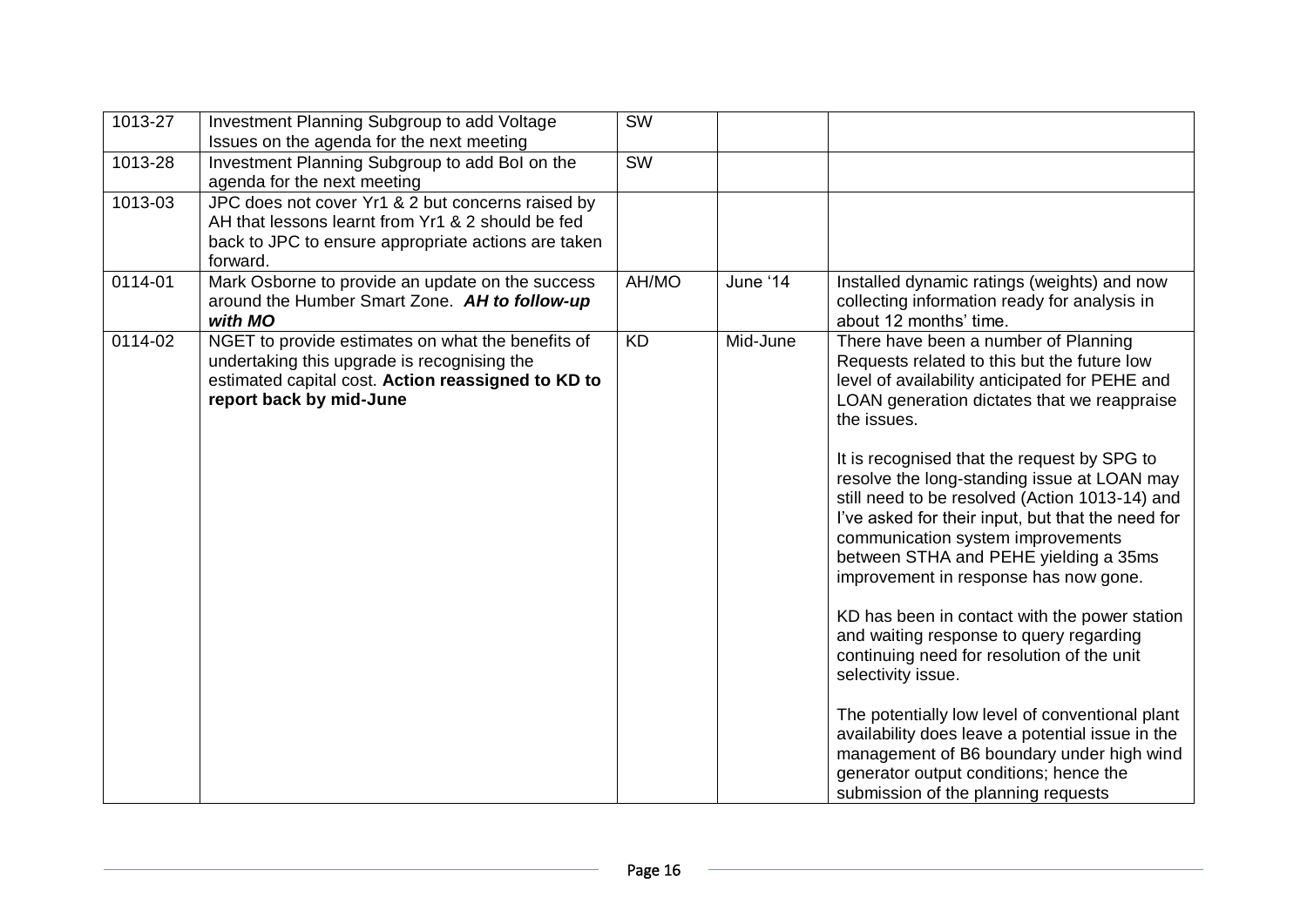|         |                                                                                                                                                                                                                                                                                                                                                                    |                        | PR_2014_SHET001 and PR_2014_SPT001.<br>The benefit of the B6 I/T scheme for the<br>2013/4 year being ~£147,000/intertrippable<br>MW thus making the design and use of these<br>schemes economic on the assumption that<br>scheme arming and utilisation costs are<br>proportionate.<br>No significant benefits in reducing clearance<br>times. |
|---------|--------------------------------------------------------------------------------------------------------------------------------------------------------------------------------------------------------------------------------------------------------------------------------------------------------------------------------------------------------------------|------------------------|------------------------------------------------------------------------------------------------------------------------------------------------------------------------------------------------------------------------------------------------------------------------------------------------------------------------------------------------|
| 0114-03 | Embedded generation, smalls and BELLAs remain<br>an issue as they aren't included on the TEC<br>Register, NGET to look into extracting that<br>information from the Week 24 submissions.                                                                                                                                                                           | AH/BA                  | Guidance note will be produced.                                                                                                                                                                                                                                                                                                                |
| 0114-04 | JPC Recommend that STCP11.1 is updated to<br>provide feedback on the outage plan for Yrs. 1 & 2,<br>including lessons learnt, to the Operational<br>Assessment subgroup. The Subgroup then reviews<br>and passes the issues to the appropriate group then<br>coordinate and feedback up the JPC.KD Reported<br>back                                                | AH/KD                  |                                                                                                                                                                                                                                                                                                                                                |
| 0114-05 | DA to check against the current list of TORIs to see<br>if any have been overlooked.                                                                                                                                                                                                                                                                               | <b>DA</b>              |                                                                                                                                                                                                                                                                                                                                                |
| 0114-06 | Confirm who recipient/post box is within NGET.                                                                                                                                                                                                                                                                                                                     | <b>BA</b>              |                                                                                                                                                                                                                                                                                                                                                |
| 0114-08 | Request SW to put a note to the JPC after the IPC<br>meeting on the 7th Feb to confirm what they have<br>agreed to do and the timescales.                                                                                                                                                                                                                          | $\overline{\text{SW}}$ |                                                                                                                                                                                                                                                                                                                                                |
| 0114-09 | AH to contact Prof. Keith Bell to ask if there is<br>anything he needs from us to support his work, if not<br>then offer a meeting after then end of February to<br>share our findings. DA confirmed Prof. Keith Bell<br>was working in an ad-hoc advisory position and<br>had not been asked to specifically look at<br>Scottish Security of Supply at this time. | <b>AH</b>              |                                                                                                                                                                                                                                                                                                                                                |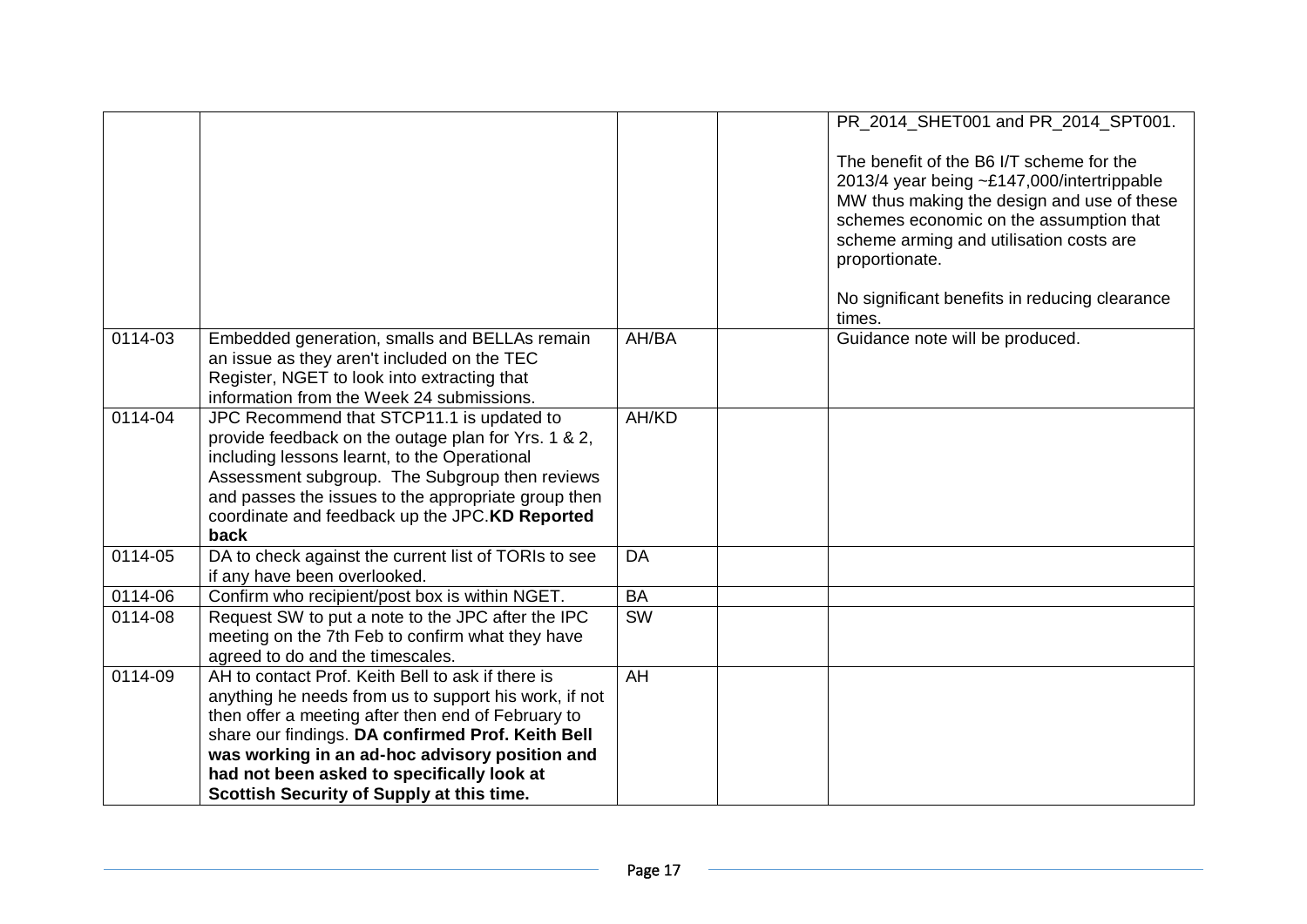| $0114 - 10$ | BA to provide background to DA on the outage<br>combination conditions that require NG to use<br>Harker to secure demand for E&W and liaise with<br>Investment Planning committee. Options being<br>discussed - defer to subgroup to resolve. | <b>BA</b>      |          |                                                                                                                                                                                                                                                                                                                                                                                                                                                                                                                                                                                                                                                                                                                                                                                                                                                                                                                                                                                                                                                                                                                                                                                                                                                                                   |
|-------------|-----------------------------------------------------------------------------------------------------------------------------------------------------------------------------------------------------------------------------------------------|----------------|----------|-----------------------------------------------------------------------------------------------------------------------------------------------------------------------------------------------------------------------------------------------------------------------------------------------------------------------------------------------------------------------------------------------------------------------------------------------------------------------------------------------------------------------------------------------------------------------------------------------------------------------------------------------------------------------------------------------------------------------------------------------------------------------------------------------------------------------------------------------------------------------------------------------------------------------------------------------------------------------------------------------------------------------------------------------------------------------------------------------------------------------------------------------------------------------------------------------------------------------------------------------------------------------------------|
| $0114 - 12$ | JPC Operational Assessment Subgroup to advise on<br>the acceptable level of complexity for Operational<br>Inter-tripping schemes/ Active Network Management<br>Schemes.                                                                       | <b>OA SubG</b> | June '14 | During discussion by the subgroup KD<br>advised that he is proposing an STCP<br>Modification Proposal to create a new STCP<br>specifically for ANM schemes in the<br>expectation that a working group will be<br>convened to consider this and the wider<br>issues created by such schemes, including<br>the interaction with I/T schemes. This has<br>been approved by the STC Panel.<br>It is anticipated that ANM schemes will<br>interface with the SO's future Energy<br>Balancing System (EBS) due in service in<br>early 2015, which will perform a security<br>constrained despatch of generation in the<br>Balancing Market but also could perform an<br>Automatic Generation Control (AGC) function.<br>The rules used to constrain generation would<br>need to be carefully considered depending<br>upon their status e.g. small distribution<br>connected, BELLA, BEGA and finally BCA<br>holders not in the previous categories.<br>In the interim NGET are not proposing to<br>suspend development of ANM schemes but<br>that these or inter-trip schemes will need to<br>be addressed on an individual needs basis<br>until an agreed formal strategy is adopted.<br>NGET is anticipating that the AGC (automatic<br>generation control) algorithms that are being |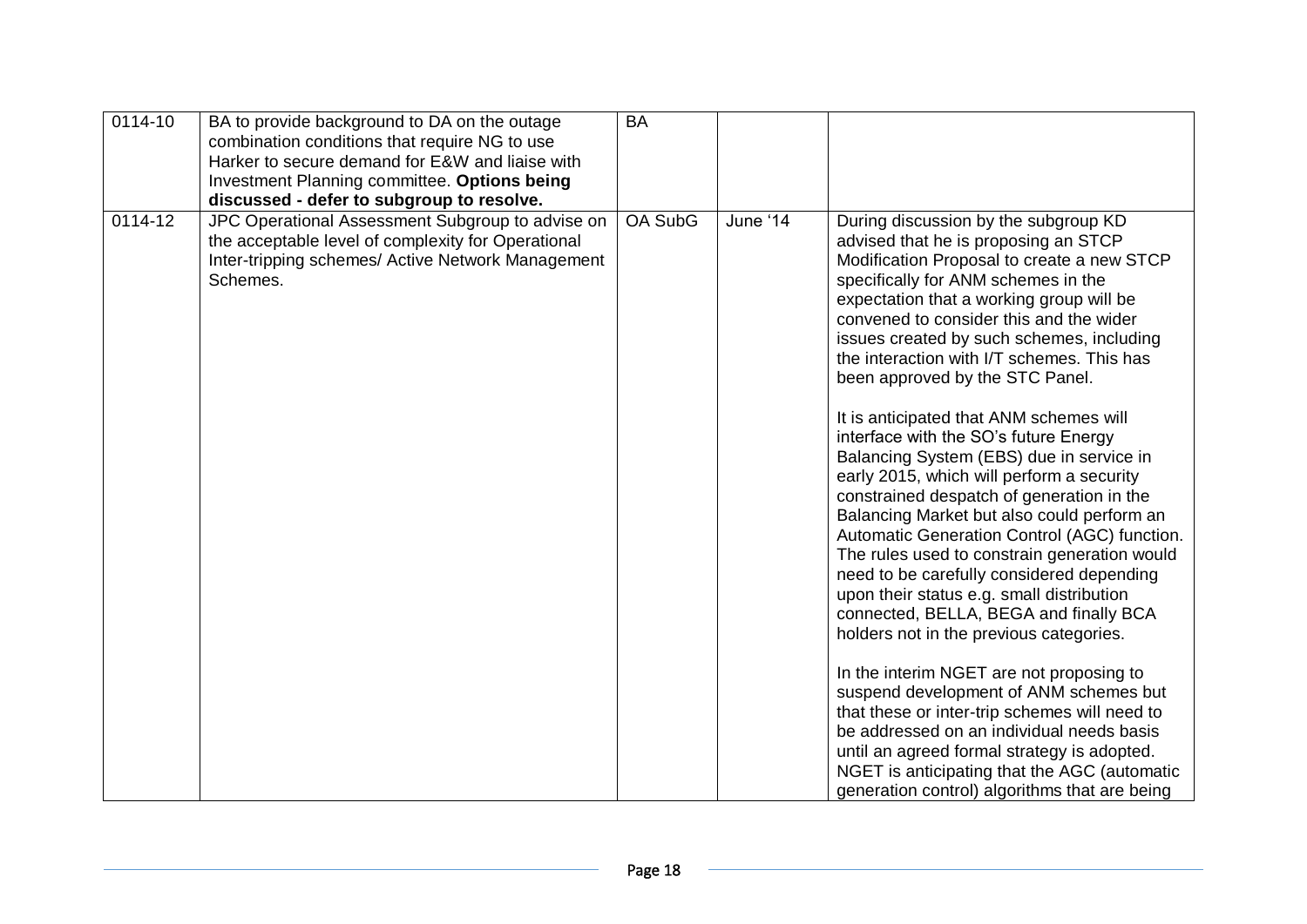|             |                                                                                                                                                                                                                                                |                 |          | considered for the new Energy Balancing<br>System may be a way forward and that the<br>SO and TOs can get their experts to discuss<br>the possibilities in due course. It is not<br>anticipated that a formulaic approach to<br>setting a complexity limit is necessary as<br>each project would be approached on its<br>merits.<br>Note: The EBS does so-called network-<br>secure dispatch and hence an export limit for<br>a region may be set. |
|-------------|------------------------------------------------------------------------------------------------------------------------------------------------------------------------------------------------------------------------------------------------|-----------------|----------|----------------------------------------------------------------------------------------------------------------------------------------------------------------------------------------------------------------------------------------------------------------------------------------------------------------------------------------------------------------------------------------------------------------------------------------------------|
| 0114-13     | Discuss generic issue with Commercial and put<br>some clarity around the process both for internal<br>guidance and publicly for generators to view how we<br>will be considering the application. Set up meeting<br>with John Twomey, AH & BA. | AH/BA           | June '14 |                                                                                                                                                                                                                                                                                                                                                                                                                                                    |
| 0114-14     | Prepare a note for JPC on lessons learnt and<br>proposals for taking them forward, and any issues<br>the JPC are required to intervene on. RP                                                                                                  | <b>RP</b>       |          |                                                                                                                                                                                                                                                                                                                                                                                                                                                    |
| $0114 - 15$ | Set target to review and update relevant STCPs for<br>ETYS. RP                                                                                                                                                                                 | <b>RP</b>       |          |                                                                                                                                                                                                                                                                                                                                                                                                                                                    |
| 0114-16     | KD to draft some proposals to share with the JPC.                                                                                                                                                                                              | <b>KD</b>       |          | Code amendments have been proposed.                                                                                                                                                                                                                                                                                                                                                                                                                |
| 0114-17     | KD to provide a brief following the meeting. STC                                                                                                                                                                                               | $\overline{KD}$ |          | Section K has been reviewed as adequate<br>and the NG Reactive Working Group<br>subsequently wound up.                                                                                                                                                                                                                                                                                                                                             |
| 0114-18     | OA Group to review and update relevant STCPs and<br>update PLD pro-forma.                                                                                                                                                                      | OA SubG         | June '14 | KD advised that a draft of STCP18-1 is to be<br>re-circulated to potential contributors shortly<br>and has been submitted to the June 2014<br>STC Panel for comment and for subsequent<br>issue.<br>KD advised that STCP11-1 is presently being<br>slightly amended to reflect the agreement to<br>incorporate feedback from current year                                                                                                          |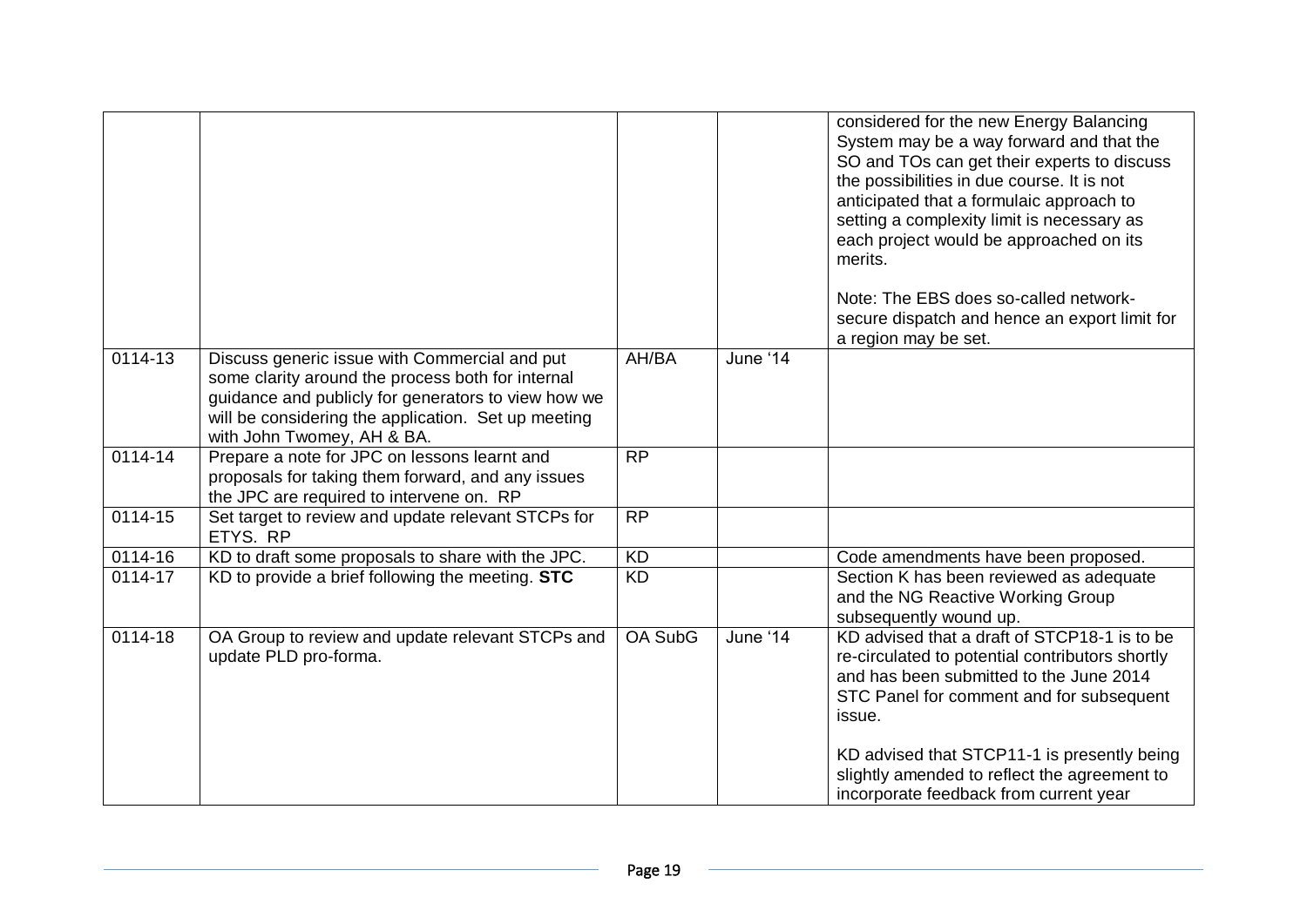|             |                                                                                                                                                                                  |                        |          | planning into the longer term planning<br>process, but issue is not anticipated until<br>November 2014.<br>Consideration of changing STCP11-3 is to<br>perform outage costing in year 1 is outside<br>the remit of the JPC-OA (which covers years<br>3-8). It is considered that this is the<br>responsibility of the Project Coordination and<br>Progress Review sub-group's remit. |
|-------------|----------------------------------------------------------------------------------------------------------------------------------------------------------------------------------|------------------------|----------|--------------------------------------------------------------------------------------------------------------------------------------------------------------------------------------------------------------------------------------------------------------------------------------------------------------------------------------------------------------------------------------|
|             |                                                                                                                                                                                  |                        |          | The PLD pro-forma is considered adequate in<br>its current form by the JPC-OA (STCP16-1<br>refers), and is the responsibility of the JPC-IP.                                                                                                                                                                                                                                         |
| 0114-19     | OA Group to update and re-circulate ToR following<br>meeting in March.                                                                                                           | <b>OA SubG</b>         |          | Completed 27 March 2014.                                                                                                                                                                                                                                                                                                                                                             |
| 0114-20     | All subgroup to inform JPC on proposed timescales<br>for updating STCPs. JPC will then feed this back to<br>the STC committee. VH to follow-up with<br>subgroups                 | All SubGs<br><b>VH</b> | June '14 | Completed                                                                                                                                                                                                                                                                                                                                                                            |
| 0114-21     | Before the next ENSG Meeting JPC to hold a<br>teleconference to share rationale for the selection of<br>projects included in the ENSG templates. VH to<br>arrange for end of May | <b>VH</b>              | May '14  | Agreed at ENSG to keep reporting on projects                                                                                                                                                                                                                                                                                                                                         |
| 0114-22     | AH to feedback Schedule 3 review to STC alongside<br>STCP reviews and Boundary of Influence data<br>exchange?                                                                    | AH                     | June '14 |                                                                                                                                                                                                                                                                                                                                                                                      |
| $0114 - 23$ | On North Connect AH to find out what involvement<br>Scottish TO should have had in signing off the CBA.                                                                          | $\overline{AH}$        |          |                                                                                                                                                                                                                                                                                                                                                                                      |
| 0114-25     | Request Modelling Subgroup to review provision of<br>Wk. 24 Data back to the TOs with regular updates.                                                                           | AH                     |          |                                                                                                                                                                                                                                                                                                                                                                                      |
| 0114-26     | AH to keep DA updated on the situation. <b>Investment</b><br>Planning Group to follow up on this.                                                                                | AH                     |          |                                                                                                                                                                                                                                                                                                                                                                                      |
| 0114-27     | MB to set up teleconference when agenda is<br>circulated.                                                                                                                        | <b>MB</b>              |          |                                                                                                                                                                                                                                                                                                                                                                                      |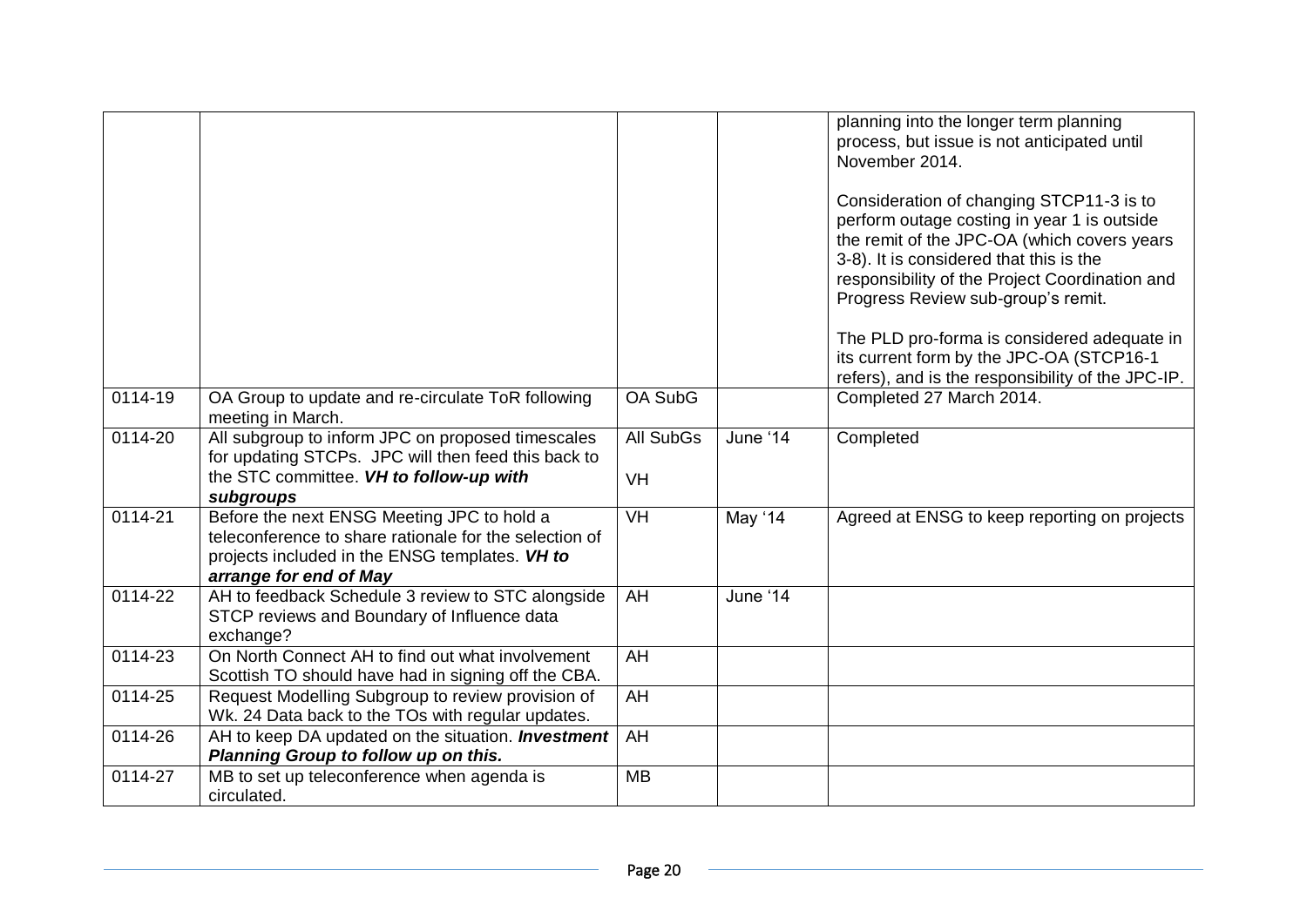| 0429-01 | Investment Planning Subgroup to report back<br>following their meeting in May. Ref Bol.                                                                                                                                                                                                                                              | SW/AH                 |                 | Agenda item                                                                                                                                                                                                                                                |
|---------|--------------------------------------------------------------------------------------------------------------------------------------------------------------------------------------------------------------------------------------------------------------------------------------------------------------------------------------|-----------------------|-----------------|------------------------------------------------------------------------------------------------------------------------------------------------------------------------------------------------------------------------------------------------------------|
| 0429-02 | BP/AH to check if Paul Nielsen has had any<br>involvement with CBAs.                                                                                                                                                                                                                                                                 | BP/AH                 | June '14        | Yes                                                                                                                                                                                                                                                        |
| 0429-03 | JPC members asked to reflect and feedback on,<br><b>Connection Applications processes, Planning</b><br>Assumption requirements to ensure NG can deliver<br>what TOs want in a time and format that is useful,<br>and indeed any other policies and/or processes that<br>are a cause for concern back to VH or direct to AH<br>or KD. | <b>JPC</b><br>members | June '14        | Agenda item                                                                                                                                                                                                                                                |
| 0429-08 | AH to speak to Angela Quinn regarding using<br>Condition 2B (rather than M&N) to demonstrate how<br>we've ring-fenced the application and kept it up to<br>director level as separate.                                                                                                                                               | AH                    | July '14        | CION process used to look at this - worked<br>quite well. Only challenge in adopting the<br>CION process in an application timescale is<br>difficulty in getting decisions made that meet<br>everyone's timescales. Needs a lot of<br>discipline timewise. |
| 0429-09 | BP to review. (updated CSSs)                                                                                                                                                                                                                                                                                                         | <b>BP</b>             | July '14        | Spoke to Jim Molley - Resource Issue -<br>request to prioritise a list.                                                                                                                                                                                    |
| 0429-10 | KD to set up teleconference/workshop with TOs and<br>Commercial to find a common place to deal with<br>short-medium term issues.                                                                                                                                                                                                     | <b>KD</b>             | <b>July '14</b> | First teleconference held 19 June 2014 AH<br>volunteered to circulate notes on meeting.                                                                                                                                                                    |
| 0429-12 | KD to review chairmanship for Project Coordination<br>and Progress Review subgroup.                                                                                                                                                                                                                                                  | <b>KD</b>             | July '14        | As SNPT is split by TO in terms of review and<br>management and staffing, this will be split<br>between Kanan Ganakesavan (SPT) and<br>Stephen Nyemba (SHE-T).                                                                                             |
| 0429-13 | RP to identify key dates and put some telephone<br>conferences in with the JPC that can be stood down<br>if not required.                                                                                                                                                                                                            | <b>RP</b>             | July '14        | Dates circulated 10/07/2014                                                                                                                                                                                                                                |
| 0429-15 | XZ to provide the JPC with information on increasing<br>number of HVDC links there is greater interaction -<br>how do we ensure all the TOs have got the<br>appropriate models to study the network<br>performance                                                                                                                   | XZ                    | June '14        | Workshop scheduled for 2nd October to<br>compare models and will feedback following<br>the meeting.                                                                                                                                                        |
| 0429-16 | KD to email round (current projects in scope for                                                                                                                                                                                                                                                                                     | <b>KD</b>             | May '14         | Completed May '14                                                                                                                                                                                                                                          |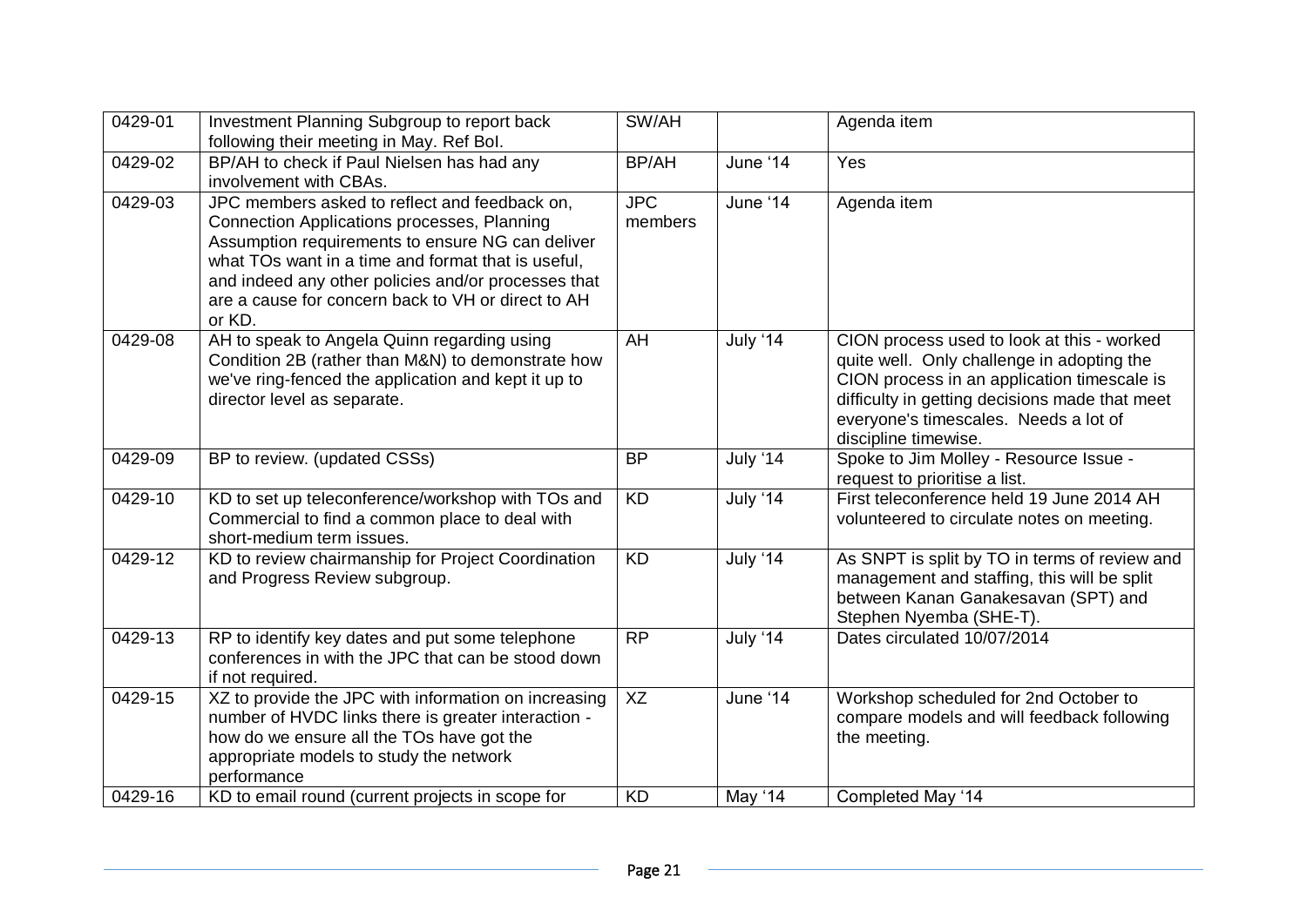|             | inter-tripping)                                                                                                                                         |                        |                    |                                                          |
|-------------|---------------------------------------------------------------------------------------------------------------------------------------------------------|------------------------|--------------------|----------------------------------------------------------|
| 0429-17     | VH to include full membership details on JPC<br>Subgroups report.                                                                                       | <b>VH</b>              | July '14           | Completed July '14                                       |
| $1013 - 12$ | SPT to confirm whether Strathaven/Harker works<br>are still required with the change of the generation                                                  | DA                     |                    | <b>CLOSED</b>                                            |
|             | background.                                                                                                                                             |                        |                    | Still including these works in some connection<br>offers |
| $0114 - 11$ | AH to put an ENSG paper together on non-firm<br>access                                                                                                  | AH                     |                    | <b>CLOSED</b>                                            |
|             |                                                                                                                                                         |                        |                    | Completed - Circulate!                                   |
| 0429-04     | SPT & SHETL to review. (Denny SGT Overload)                                                                                                             | DA/BP                  |                    | <b>CLOSED</b>                                            |
|             |                                                                                                                                                         |                        |                    | No plans to install 2nd transformer                      |
| 0429-06     | Action for Investment Planning Group - on reflection<br>we get a number of applications - in ETYS should<br>we periodically do a joint stability study. | SW                     |                    | <b>CLOSED</b>                                            |
| 0429-07     | Action for Investment Planning Group - to review the<br>programme of work.                                                                              | $\overline{\text{SW}}$ |                    | CLOSED - moved to JPC-IP responsibility                  |
| 0429-11     | KD to pick up issues with TOCAs and templates as<br>part of Performance Excellence.                                                                     | $\overline{KD}$        |                    | <b>CLOSED</b>                                            |
|             |                                                                                                                                                         |                        |                    | Under way - Jim Molley to lead                           |
| 0710-01     | KD to agree and review as part of working group<br>priorities and timescales on planning requests                                                       | <b>KD</b>              | by next<br>meeting | <b>CLOSED</b>                                            |
|             | already made.                                                                                                                                           |                        |                    | ANMWG - trial to be arranged                             |
| 0710-02     | KD to organise for Liena Vilde to speak to TOs                                                                                                          | KD/LV                  | by next            | <b>CLOSED</b>                                            |
|             | regarding interface with ENA Working Group. TOs to                                                                                                      |                        | meeting            |                                                          |
|             | nominate persons to be involved.                                                                                                                        | <b>TOs</b>             |                    |                                                          |
| 0710-03     | KD to pull together a small working group to identify                                                                                                   | KD/DC                  | by next            | <b>CLOSED</b>                                            |
|             | a range of solutions for consideration. DC to ask                                                                                                       |                        | meeting            |                                                          |
|             | Transmission Ops and Distribution Ops colleagues<br>to contribute.                                                                                      |                        |                    | Circulated a paper. Control Room agreeable.              |
|             |                                                                                                                                                         |                        |                    | If there are no distribution circuits connected          |
|             |                                                                                                                                                         |                        |                    | to those 33kV bars our Control Room are                  |
|             |                                                                                                                                                         |                        |                    | prepared to take control of them - otherwise             |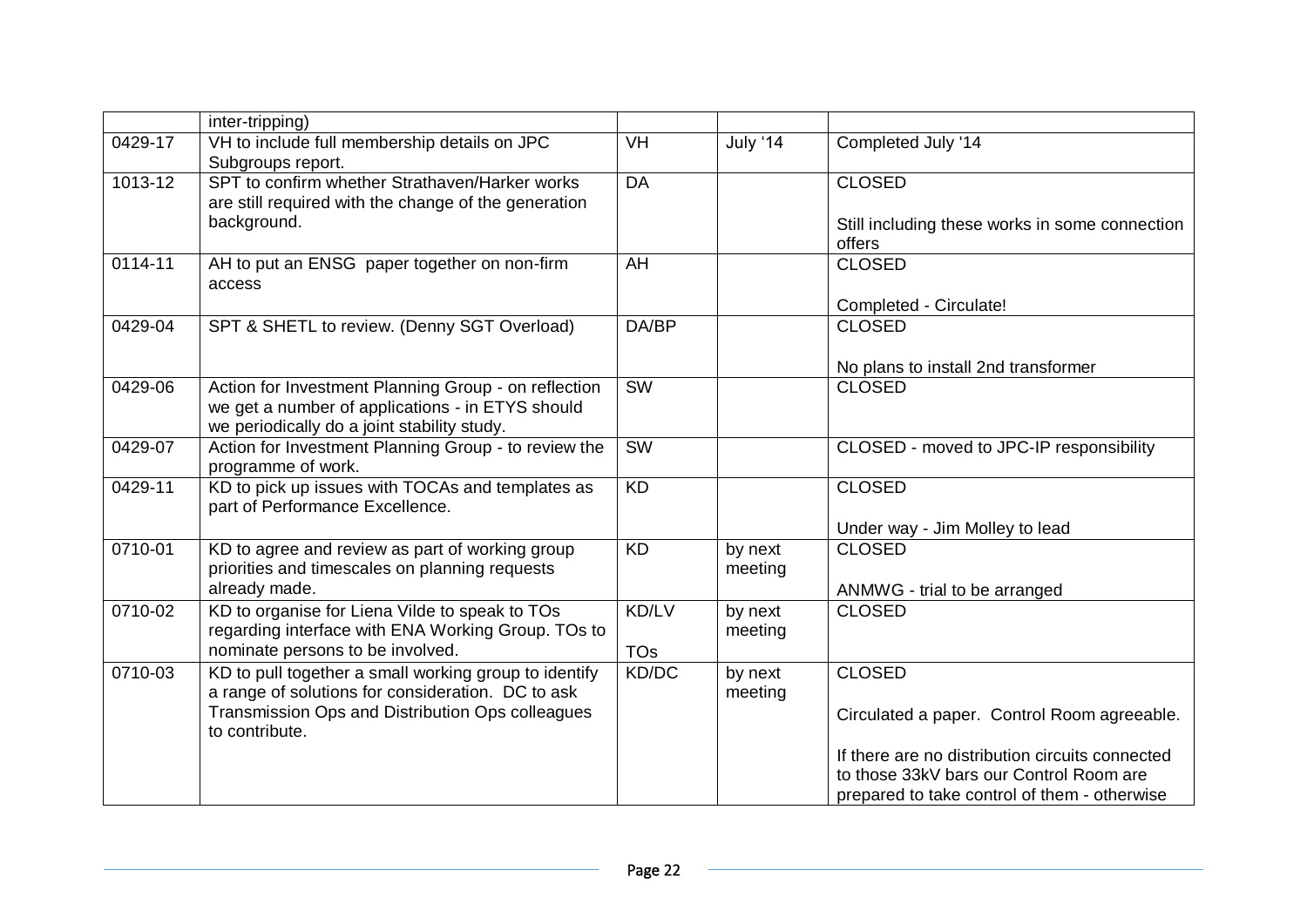|         |                                                                                                                                                                         |              |                    | they won't.                                                                                                  |
|---------|-------------------------------------------------------------------------------------------------------------------------------------------------------------------------|--------------|--------------------|--------------------------------------------------------------------------------------------------------------|
| 0710-04 | AH to establish a review on how to manage data<br>exchange (ref: Closed action 0114-22)                                                                                 | AH           | by next<br>meeting | <b>CLOSED</b>                                                                                                |
|         |                                                                                                                                                                         |              |                    | RP update ETYS - EMR Team debate                                                                             |
| 0710-05 | XZ to feedback following 2nd October Workshop<br>comparing models used to study network                                                                                 | XZ           | by next<br>meeting | <b>CLOSED</b>                                                                                                |
|         | performance in light of increasing HVDC links with<br>greater interaction.                                                                                              |              |                    | Still not working well focus needs to be<br>maintained.                                                      |
|         |                                                                                                                                                                         |              |                    | Workshop Held - Plan in place to compare<br>and fwd PF Model to SPT                                          |
| 0710-06 | With the exception of the weekly meeting subgroups<br>to provide latest minutes from subgroups and pull                                                                 | Subgroups    | by next<br>meeting | <b>CLOSED</b>                                                                                                |
|         | out highlights to share with the JPC.                                                                                                                                   |              |                    |                                                                                                              |
| 0710-07 | BP to review the flagging up of outages with                                                                                                                            | <b>BP</b>    | by next            | <b>CLOSED</b>                                                                                                |
|         | conditions within SHET.                                                                                                                                                 |              | meeting            | Outages dependent upon wind has been<br>annotated. Wind has to be below 40% for the<br>outages to be secure. |
|         |                                                                                                                                                                         |              |                    | Local arrangements put in place - SQSS<br>Review taking place                                                |
| 0710-09 | Modelling: All parties to action - where errors are<br>identified or concerns, they are feedback in a                                                                   | All parties  | by next<br>meeting | <b>CLOSED</b>                                                                                                |
|         | constructive timely way.                                                                                                                                                |              |                    | <b>Action for Modelling Group</b>                                                                            |
|         |                                                                                                                                                                         |              |                    | Process in Place                                                                                             |
| 0710-10 | XZ to create an action log to identify issues and<br>resolutions to be included in minutes and Modelling<br>team to address creating a process for ease of<br>feedback. | XZ           | by next<br>meeting | <b>CLOSED</b>                                                                                                |
| 0710-11 | Performance Excellence: KD/PS to set up a<br>workshop in Scotland with TO reps.                                                                                         | <b>KD/PS</b> | by next<br>meeting | Complete - positive meeting and follow up<br>booked for October.                                             |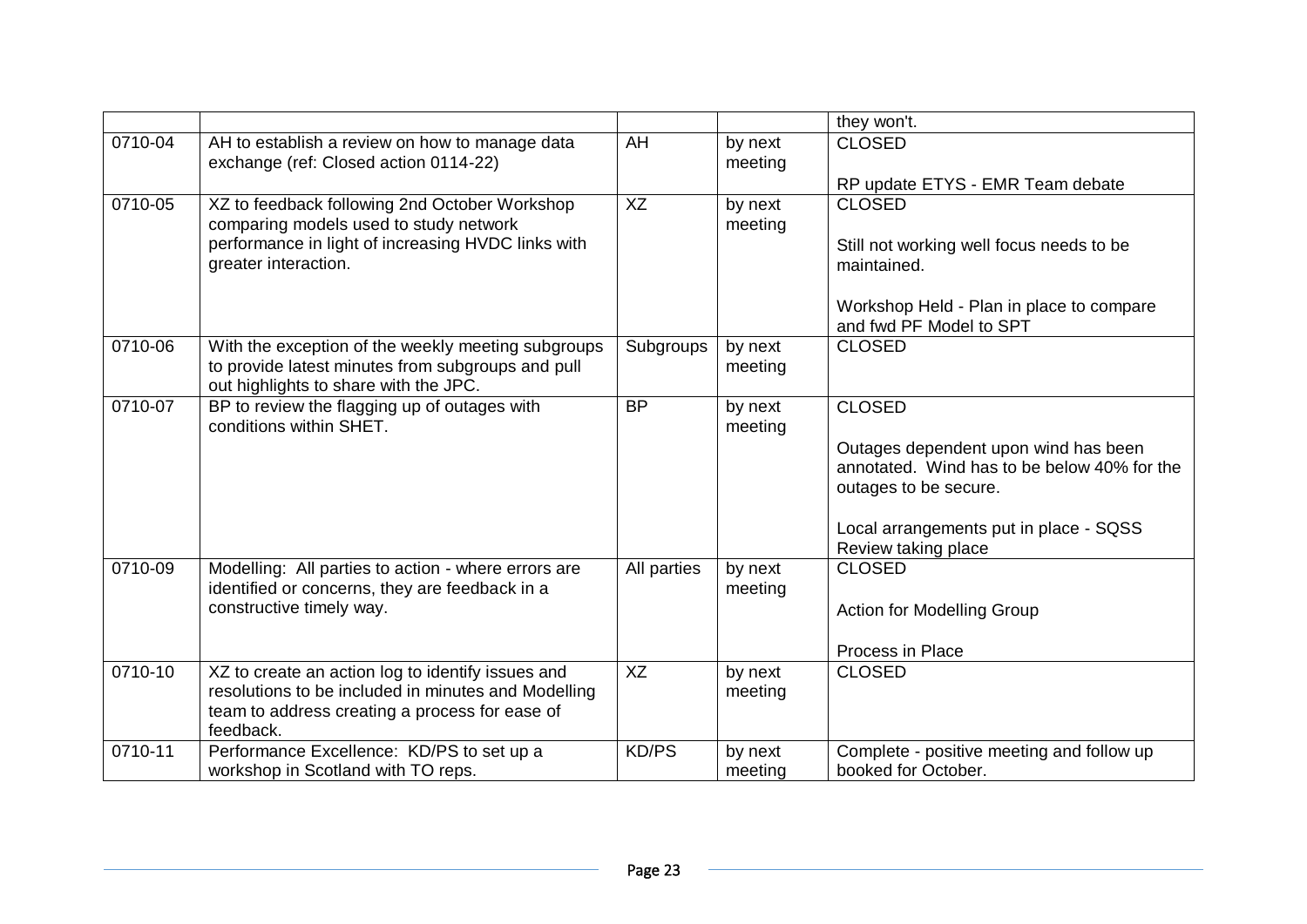| $0710 - 12$ | Peterhead: AH to ask Karan to run a some quick<br>studies on base load against current scenarios                                         | AH        | by next<br>meeting | <b>CLOSED</b><br>Prepared an internal note which was shared<br>with System Design - where we sat and<br>thought about different ways of doing wider<br>and enabling works and what from an SO we<br>are comfortable with - which comes back to<br>the number of generators you control - is it<br>enabling or do you have sufficient generation,<br>you've got enough control actions that can<br>make it wider. Obviously if it's wider - it gives<br>us more time to do it. SW to share process<br>later in the meeting. |
|-------------|------------------------------------------------------------------------------------------------------------------------------------------|-----------|--------------------|----------------------------------------------------------------------------------------------------------------------------------------------------------------------------------------------------------------------------------------------------------------------------------------------------------------------------------------------------------------------------------------------------------------------------------------------------------------------------------------------------------------------------|
| 0114-24     | VH to investigate Livelink and Huddle                                                                                                    | <b>VH</b> | <b>COMPLETE</b>    | <b>COMPLETE</b><br>Now have access to LL (will now work out<br>how to set up a group)<br>KD to liaise with VH regarding usage.                                                                                                                                                                                                                                                                                                                                                                                             |
| 0429-05     | SPT & SHETL to review and update. (TORI & PLD<br>updates for Kintyre-Hunterston)                                                         | DA/BP     | <b>COMPLETE</b>    | AHu to cross check with Mahesh (one of the<br>PLDs requires a small tweek?)<br>COMPLETED - new TORI and PLD received<br>15/01/2015                                                                                                                                                                                                                                                                                                                                                                                         |
| 1125-05     | Connect & Manage - how does that relate to<br>Peterhead, how do we release capacity? What really<br>breaks the system?                   | <b>SW</b> | <b>COMPLETE</b>    | completed later in the same meeting                                                                                                                                                                                                                                                                                                                                                                                                                                                                                        |
| 1125-02     | Modelling - B6 Solution? AH to take up with SW                                                                                           | SW        | <b>CLOSED</b>      | To be wrapped up into Action 0429-14                                                                                                                                                                                                                                                                                                                                                                                                                                                                                       |
| 1125-03     | Xiaoyao to invite Vandad Hamidi to next JPCMG to<br>discuss modelling of Large Windfarms and sharing<br>of information with Scottish TOs | XZ        | By next<br>meeting | ?                                                                                                                                                                                                                                                                                                                                                                                                                                                                                                                          |
| 1125-06     | PLDs - TOs to provide response to proposed                                                                                               | DA/BP     | by next            | <b>CLOSED</b>                                                                                                                                                                                                                                                                                                                                                                                                                                                                                                              |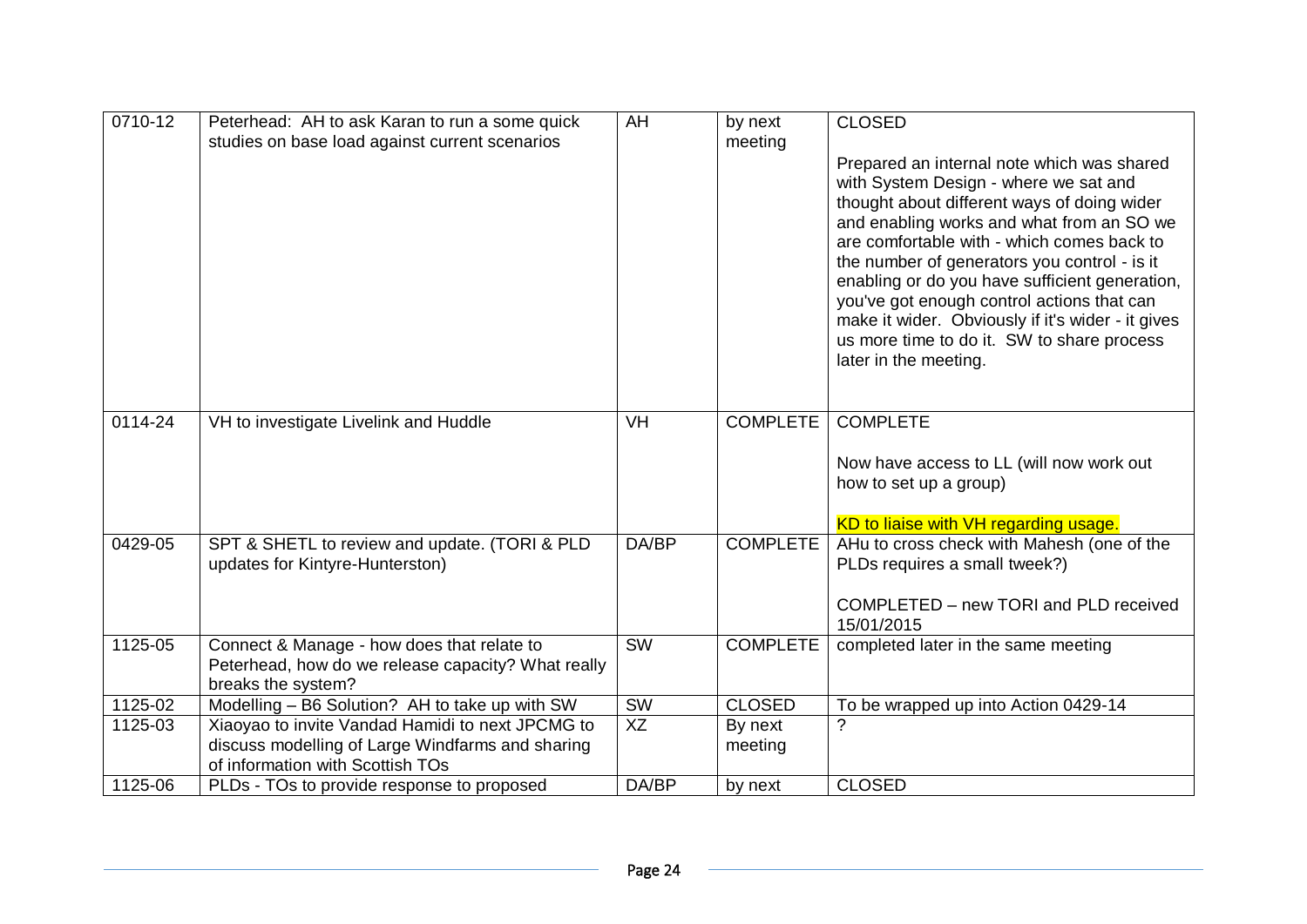|         | process                                                                                                                                   |                        | meeting                                  |                                                                                                                                                                                                                                                                                                                                                                                                                                                                  |
|---------|-------------------------------------------------------------------------------------------------------------------------------------------|------------------------|------------------------------------------|------------------------------------------------------------------------------------------------------------------------------------------------------------------------------------------------------------------------------------------------------------------------------------------------------------------------------------------------------------------------------------------------------------------------------------------------------------------|
| 1125-08 | Ref minute 3.1.1.6 - Xiaoyao to follow up and review<br>governance                                                                        | XZ                     | By next<br>meeting                       |                                                                                                                                                                                                                                                                                                                                                                                                                                                                  |
| 0710-08 | AH/RP to set up a day's workshop on NDP with<br>SHET & SPT.                                                                               | $\overline{\text{SW}}$ | by next<br>meeting                       | <b>COMPLETED</b>                                                                                                                                                                                                                                                                                                                                                                                                                                                 |
| 1125-01 | Circulate ENSG paper on non-firm access to JPC<br>members                                                                                 | AHu                    | by next<br>meeting                       | <b>COMPLETED</b>                                                                                                                                                                                                                                                                                                                                                                                                                                                 |
| 0127-01 | XZ considering use of detailed models and speaking<br>to Mark Horley.                                                                     | XZ                     | By next<br>meeting                       |                                                                                                                                                                                                                                                                                                                                                                                                                                                                  |
| 0127-02 | Modelling subgroup to add standard agenda item to<br>discuss wk24 data - check recent submission and<br>ensure it's passed on to the TOs. | XZ                     | By next<br>Modelling<br>Group<br>Meeting | CLOSED - completed                                                                                                                                                                                                                                                                                                                                                                                                                                               |
| 0127-03 | 1 week to give update on when we can receive<br>PLDs with caveats.                                                                        | DA                     | 03/02/2015                               | CLOSED - Delivered as per agreement with<br><b>KD</b> Team                                                                                                                                                                                                                                                                                                                                                                                                       |
| 0127-05 | Diyar to chase 4-letter code for Kendoon PLD?                                                                                             | <b>DK</b>              | By end of<br>week                        | <b>CLOSED</b>                                                                                                                                                                                                                                                                                                                                                                                                                                                    |
| 0127-07 | AHu to provide feedback on the role of the ENSG.                                                                                          | AHu                    | <b>By Next</b><br>Meeting                | <b>CLOSED</b>                                                                                                                                                                                                                                                                                                                                                                                                                                                    |
| 0127-08 | Reflect on content that JPC might benefit from<br>ENSG Discussion. Advise JL or AHu                                                       | <b>ALL</b>             | <b>By Next</b><br>Meeting                | CLOSED - Fedback to DECC and OFGEM                                                                                                                                                                                                                                                                                                                                                                                                                               |
| 0127-11 | Sade Onajobi/Tolu Esan to provide comments on<br>drafts sent                                                                              | SO/TE                  | <b>By Next</b><br>Meeting                | <b>CLOSED</b>                                                                                                                                                                                                                                                                                                                                                                                                                                                    |
| 0127-12 | Sade Onajobi to provide list of outstanding CSSs to<br><b>SPT</b>                                                                         | SO                     | <b>By Next</b><br>Meeting                | <b>CLOSED</b>                                                                                                                                                                                                                                                                                                                                                                                                                                                    |
| 0127-13 | KD to speak to M O'Connor regarding statement re:<br>Caithness outages.                                                                   | KD                     |                                          | CLOSED - re: when doing the year ahead<br>plan build we agreed a caveat that went into<br>the TOGA outage plans "subject to wind<br>conditions or control of small embedded<br>generation" such that the outage could take<br>place. Agreed with GWood at YA timescale.<br>Current Year colleagues tried to re-negotiate<br>that without success. MO'C happy with<br>original statement however there is difficulty<br>releasing outages in real time. Caithness |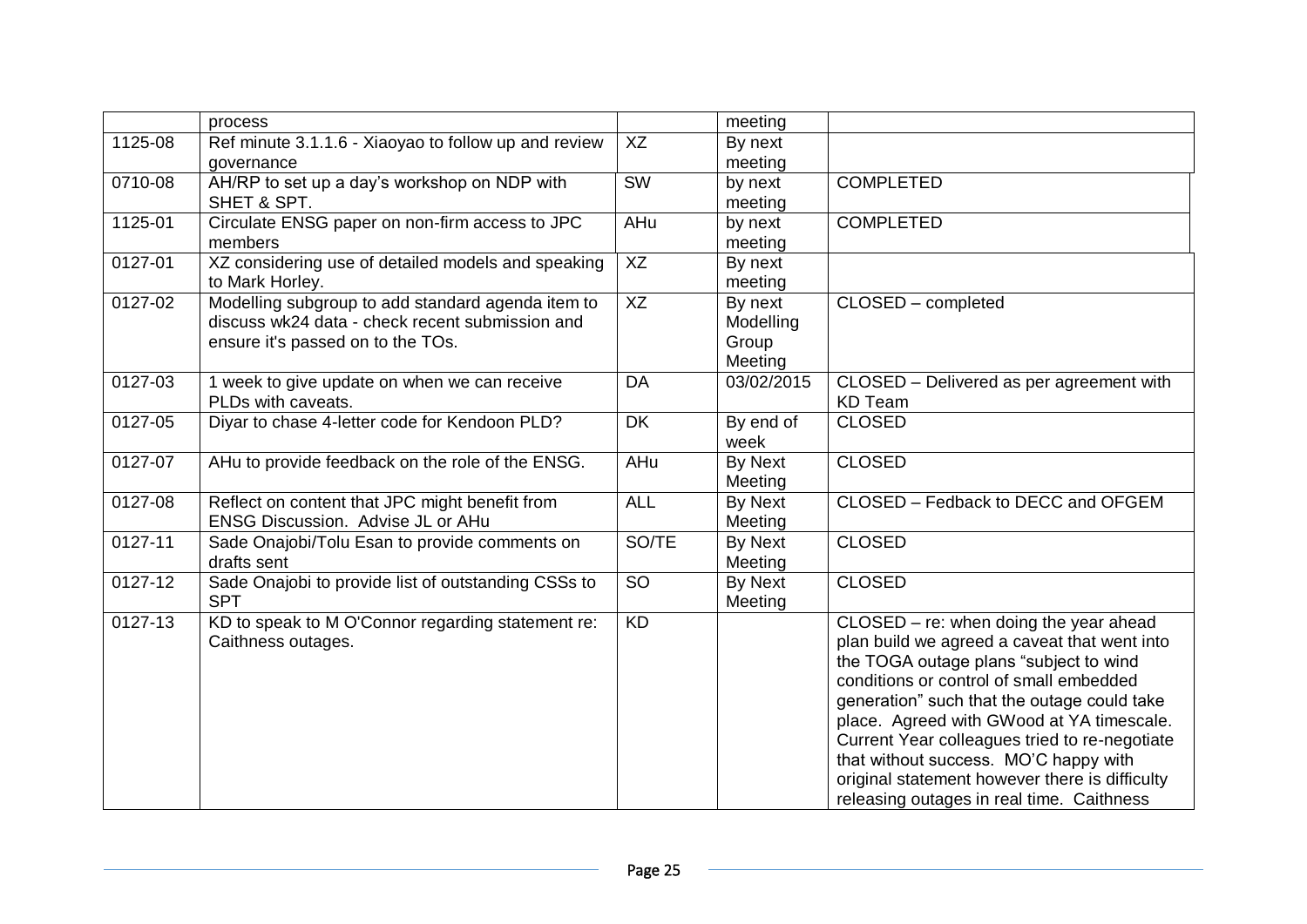|               |                                                                                                                                                                                                                                                                                                                                                                                    |                 |               | issues have now been resolved through NG<br>contracts.                                                                                                                                                                                                                                                                                                                                                                                                                                                                                                           |
|---------------|------------------------------------------------------------------------------------------------------------------------------------------------------------------------------------------------------------------------------------------------------------------------------------------------------------------------------------------------------------------------------------|-----------------|---------------|------------------------------------------------------------------------------------------------------------------------------------------------------------------------------------------------------------------------------------------------------------------------------------------------------------------------------------------------------------------------------------------------------------------------------------------------------------------------------------------------------------------------------------------------------------------|
| 0114-07       | Provide an update on the progress of non load-<br>related PLDs.                                                                                                                                                                                                                                                                                                                    | AM              | <b>CLOSED</b> | Moved to regular Agenda Item                                                                                                                                                                                                                                                                                                                                                                                                                                                                                                                                     |
| 0127-09       | Explore in own organisations how best to take Black<br>Start forward? Agree who will take a lead at the next<br>meeting. Consult internally.                                                                                                                                                                                                                                       | <b>ALL</b>      | <b>CLOSED</b> | Working Group has been set up. KD to<br>request a status update from Pete Chandler<br>for the JPC to include where we are at, what<br>are the plans looking like, where we've got<br>revised arrangements.                                                                                                                                                                                                                                                                                                                                                       |
| $0127 - 10$   | KD to investigate BELLA register.                                                                                                                                                                                                                                                                                                                                                  | <b>KD</b>       | <b>CLOSED</b> | Will flow through into the next circulation of<br>the Construction Planning Assumptions.                                                                                                                                                                                                                                                                                                                                                                                                                                                                         |
| 042915-<br>03 | Concern relating to interaction between converters<br>and LWF. XZ will ask MH to update.                                                                                                                                                                                                                                                                                           | XZ              | <b>CLOSED</b> | Mark's view is that the way to model it is to<br>model the effect of LWF through modifying<br>the converter model at the common coupling<br>point. He is happy to provide further<br>explanation if he is contacted directly.<br>BP to contact MH directly.                                                                                                                                                                                                                                                                                                      |
| 042915-<br>05 | In regards to site changes add "What has happened<br>since the last meeting" to Modelling agenda. XZ.                                                                                                                                                                                                                                                                              | XZ              | <b>CLOSED</b> | The agenda has been included in JPC<br>modelling subgroup meeting on 30th of July                                                                                                                                                                                                                                                                                                                                                                                                                                                                                |
| 042915-<br>06 | Regarding external access to new SharePoint<br>rollout. KD to provide IS contact name to XZ                                                                                                                                                                                                                                                                                        | <b>KD</b>       | <b>CLOSED</b> | Completed                                                                                                                                                                                                                                                                                                                                                                                                                                                                                                                                                        |
| 042915-<br>07 | Regarding changes at Hunterston-Torness<br>(EDF).DA to send email to XZ to confirm he is aware<br>of a change with a generator's plant, for XZ team to<br>follow up to the generator along the lines of "we<br>believe you may be changing plant or have changed<br>plant, and would you ensure that you are complying<br>with the Planning Code and supply an appropriate<br>DRC" | <b>DA</b><br>XZ | <b>CLOSED</b> | E-mail were received from David, thanks. We<br>made the date request to EDF (Andy.vaudin),<br>but so far no update was received. We are<br>chasing on it. FYI: in 2014 W24 response,<br>EDF stated "Please note, however, that a<br>Generator Transformer exchange process is<br>underway across the nuclear fleet. These are<br>like-for-like exchanges, so there will be no<br>significant changes to the DRC data, but the<br>DRC schedules will need to be updated and<br>the new Generator Performance Charts<br>appended. It is proposed to include all of |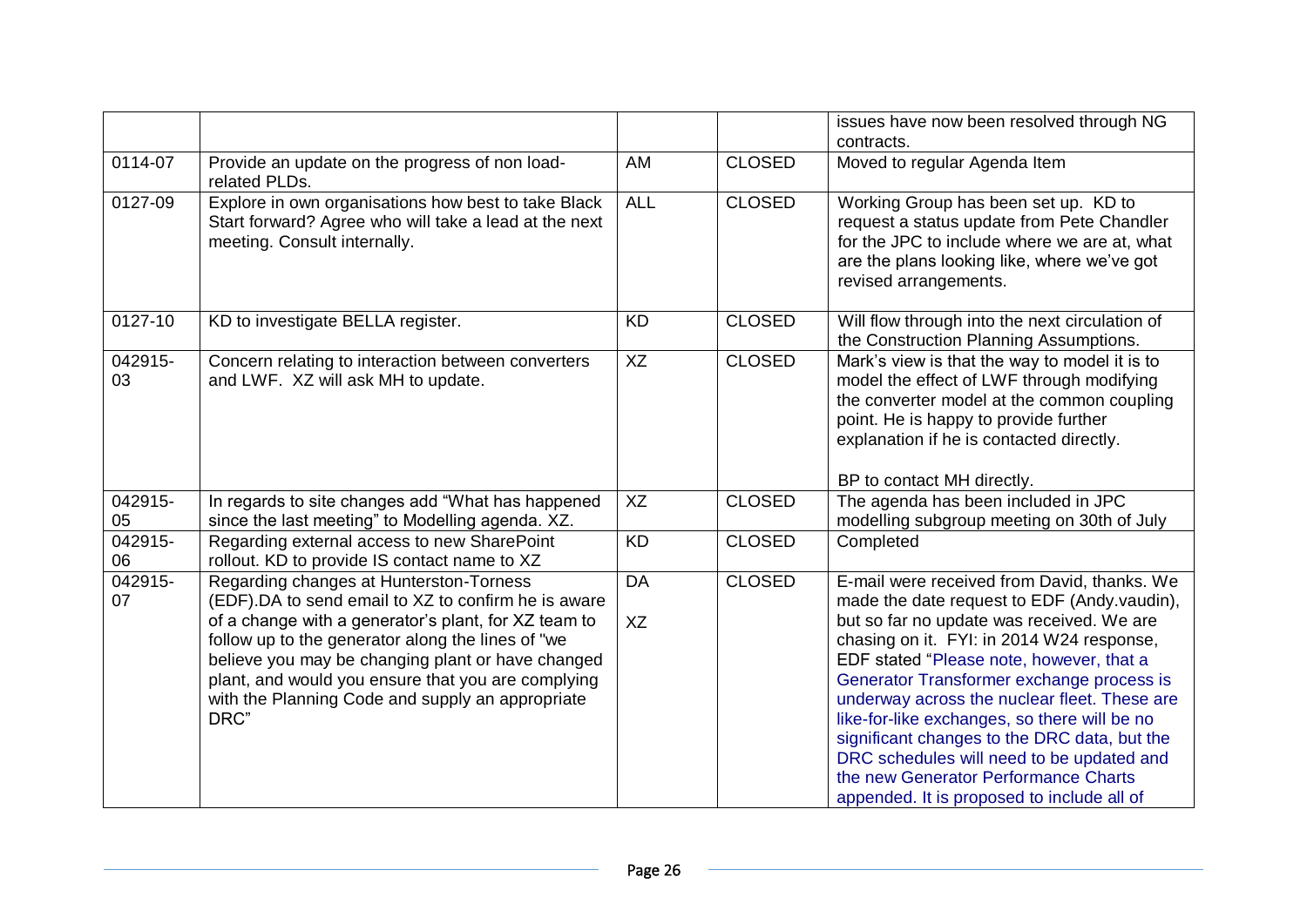|               |                                                                                                                                                                                                                                                                                                                                       |           |               | these updates in the 2015 Week 24<br>submissions." So we should receive update<br>this year.                                                                                                                                                                |
|---------------|---------------------------------------------------------------------------------------------------------------------------------------------------------------------------------------------------------------------------------------------------------------------------------------------------------------------------------------|-----------|---------------|-------------------------------------------------------------------------------------------------------------------------------------------------------------------------------------------------------------------------------------------------------------|
| 042915-<br>09 | Regarding requests for updated CSSs. KD/SO to<br>email DA with expected changes for CSSs at<br>Hadyard Hill, Auchencrosch, Dalmally                                                                                                                                                                                                   | KD/SO     | <b>CLOSED</b> | Complete                                                                                                                                                                                                                                                    |
| 042915-<br>14 | Issues regarding Embedded Generation - can we<br>wait for high level meeting to kick-off? We can begin<br>to nominate people from TO operations/ control<br>room, Commercial and DNO (DSO scenario) to<br>starts the conversations. Joint<br>Technical/Commercial. KD - speak to Dave<br>Witherspoon? TOs to nominate representation. | <b>KD</b> | <b>CLOSED</b> | KD reported back that the initial meeting had<br>taken place and that things were now moving<br>forward quite quickly. Nominations received<br>from TOs.                                                                                                    |
| 042915-<br>15 | Regarding agreements with caveats. AHu to speak<br>to DMcK to raise issues regarding building a robust<br>plan and getting sign-on for agreements with<br>caveats.                                                                                                                                                                    | AHu       | <b>CLOSED</b> | DMcK to be the ultimate sign off for outages,<br>will be looking at provisions within the NAP<br>now that Ofgem have signed it off, and is<br>putting in a Commissioning Team to look at<br>interface of project delivery and long term<br>outage planning. |
| 1125-07       | Enabling/Wider decision tree - SW to send flow<br>diagram to TOs                                                                                                                                                                                                                                                                      | <b>KD</b> | <b>CLOSED</b> | <b>CLOSED 061015</b>                                                                                                                                                                                                                                        |
| 042915-<br>10 | Regarding lack of updates regarding GSR16. KD to<br>request timetable from Ben Marshall for circulation.                                                                                                                                                                                                                              | <b>KD</b> | <b>CLOSED</b> | Expect to get something circulated by March<br>2016. CLOSED 061015.                                                                                                                                                                                         |
| 210715-<br>01 | VH to find original communication to Ofgem<br>regarding arrangements for confidentiality of<br>information in respect of OFTOs. JPC to consider<br>re-issuing that communication following the<br>response from the STC Panel Meeting.                                                                                                | <b>VH</b> | <b>CLOSED</b> | Emailed to HKW for JL - copy attached.<br>CLOSED 061015.                                                                                                                                                                                                    |
| 270715-<br>02 | Add Embedded Generation update for next meeting<br>Agenda and circulate timeline to JPC. KD                                                                                                                                                                                                                                           | VH/KD     | <b>CLOSED</b> | CLOSED 06102015.                                                                                                                                                                                                                                            |
| 270715-<br>03 | Operational Assessment ToR have been updated.<br>KD to circulate.                                                                                                                                                                                                                                                                     | <b>KD</b> | <b>CLOSED</b> | CLOSED 06102015.                                                                                                                                                                                                                                            |